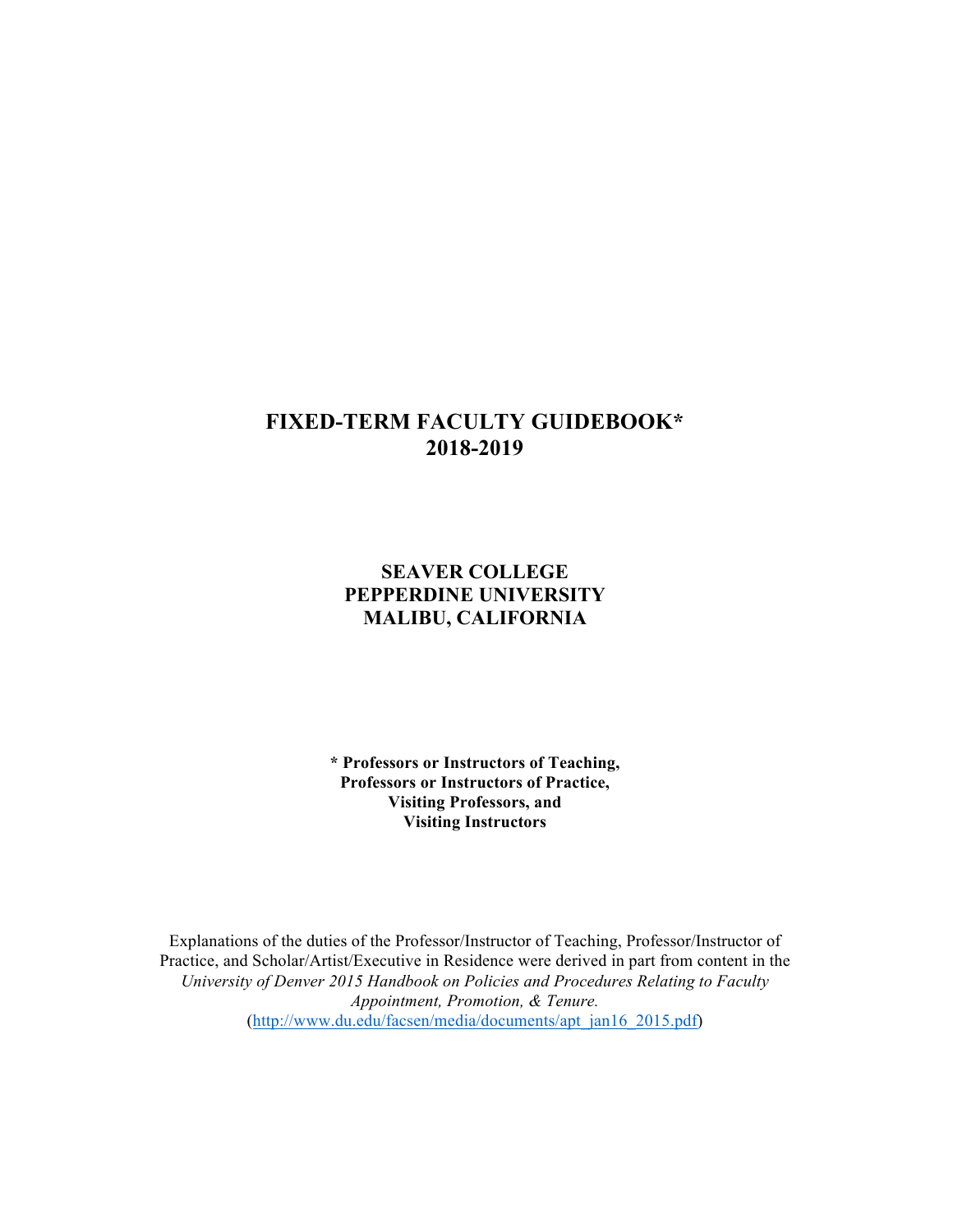# **TABLE OF CONTENTS**

| $2_{-}$ |  |
|---------|--|
|         |  |
|         |  |
|         |  |
|         |  |
|         |  |
|         |  |
| 6.      |  |
| 7.      |  |
|         |  |
|         |  |
|         |  |
|         |  |
|         |  |
|         |  |
|         |  |
|         |  |
|         |  |
|         |  |
|         |  |
|         |  |
|         |  |
|         |  |
|         |  |
|         |  |
|         |  |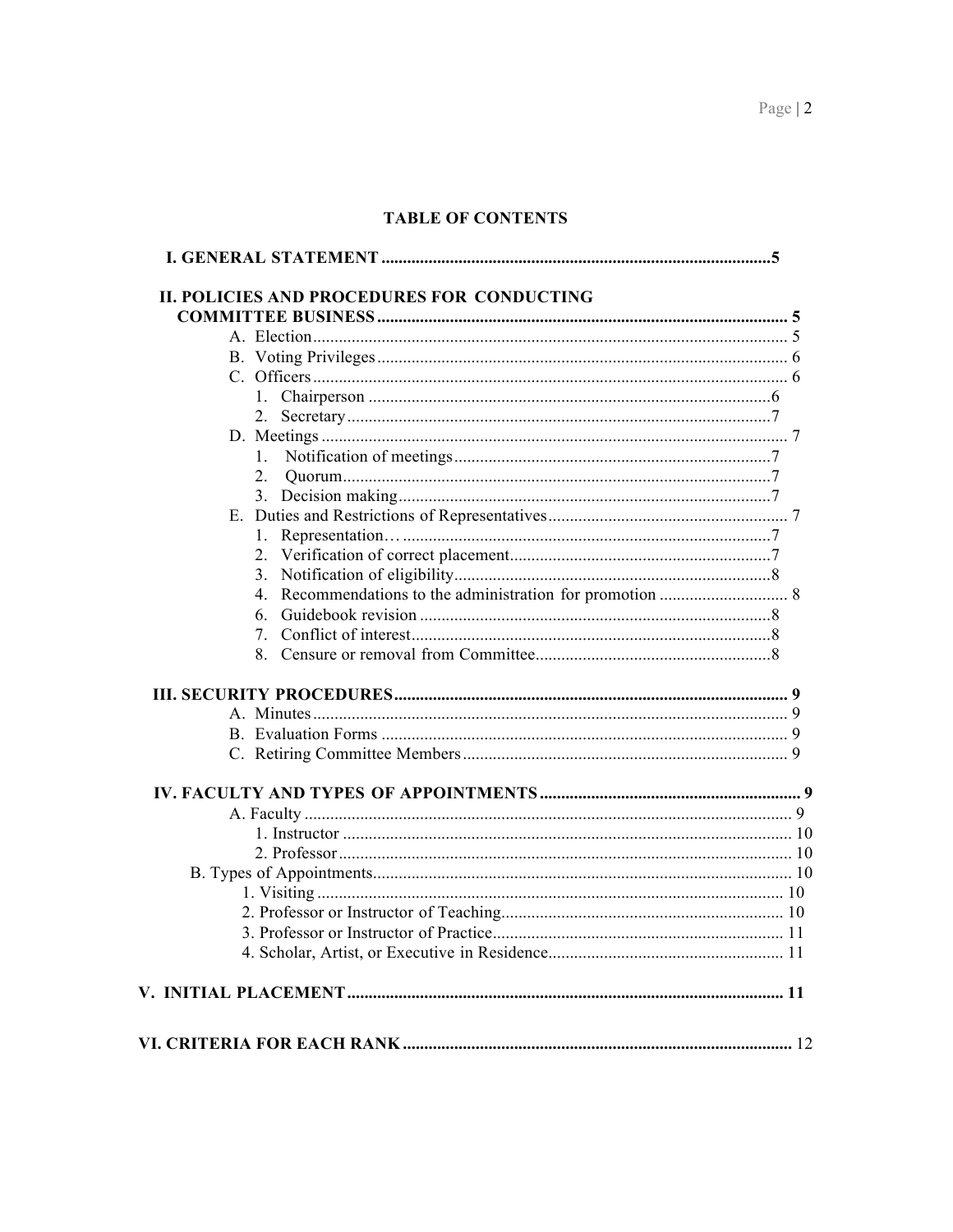| Page   $3$     |  |
|----------------|--|
| a.             |  |
| $\mathbf{b}$ . |  |
|                |  |
|                |  |
|                |  |
|                |  |
|                |  |
|                |  |
|                |  |
|                |  |
|                |  |
|                |  |
| $c_{\cdot}$    |  |
| d.             |  |
| 3.             |  |
|                |  |
|                |  |
| 2.             |  |
| 3.             |  |
|                |  |
| 4              |  |
|                |  |
|                |  |
|                |  |
|                |  |
|                |  |
|                |  |
|                |  |
|                |  |
|                |  |
|                |  |
|                |  |
|                |  |
|                |  |
|                |  |
|                |  |
|                |  |
|                |  |
|                |  |
|                |  |
|                |  |
|                |  |
|                |  |
|                |  |
|                |  |
|                |  |
|                |  |
|                |  |

Appendix V. Faculty Data Form Faculty Development and Appraisal Program........................... 36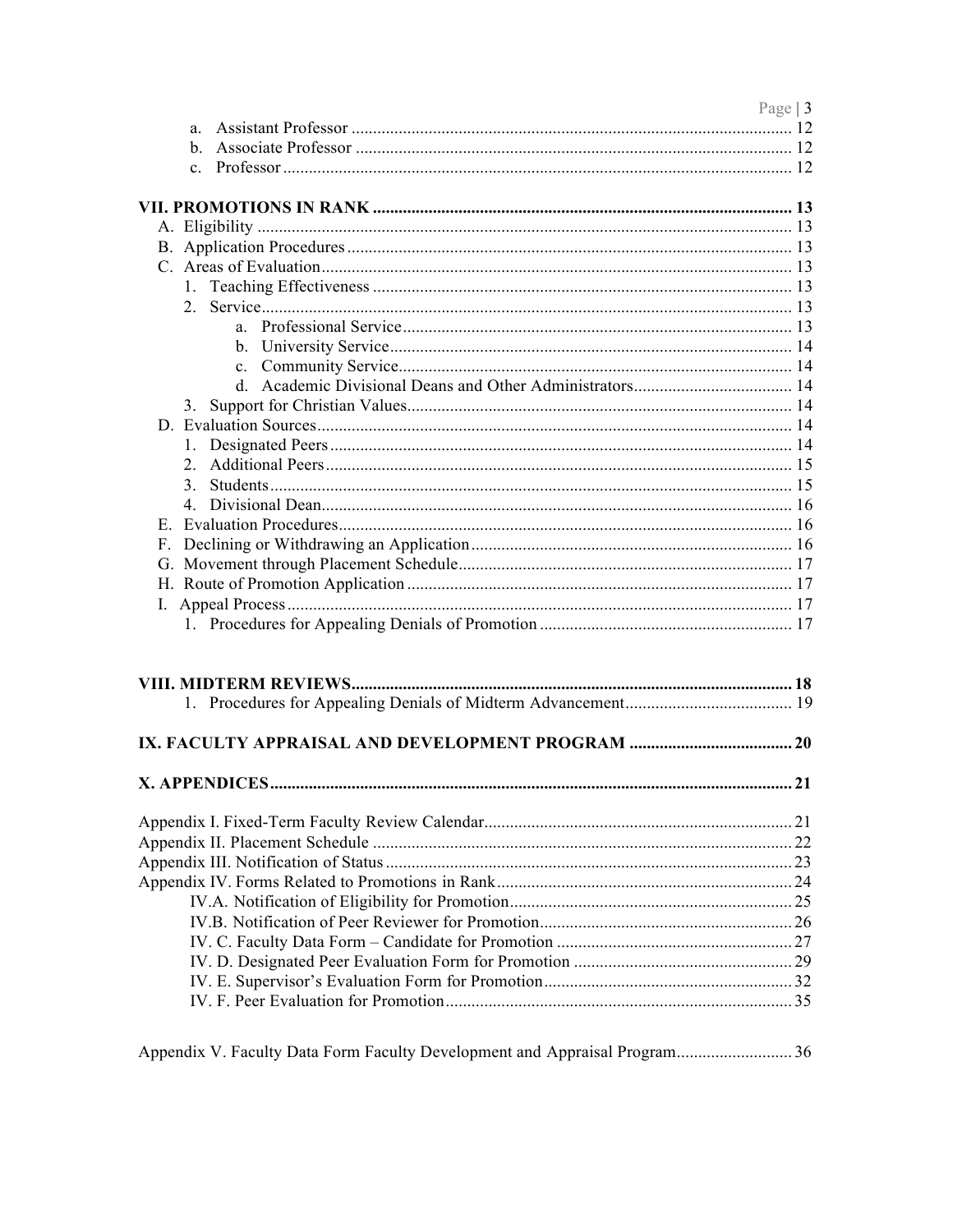|                                                                                          | Page $ 4$ |
|------------------------------------------------------------------------------------------|-----------|
| Appendix VI. Divisional Dean Yearly Evaluation Faculty Development and Appraisal Program |           |
|                                                                                          |           |
|                                                                                          |           |
|                                                                                          |           |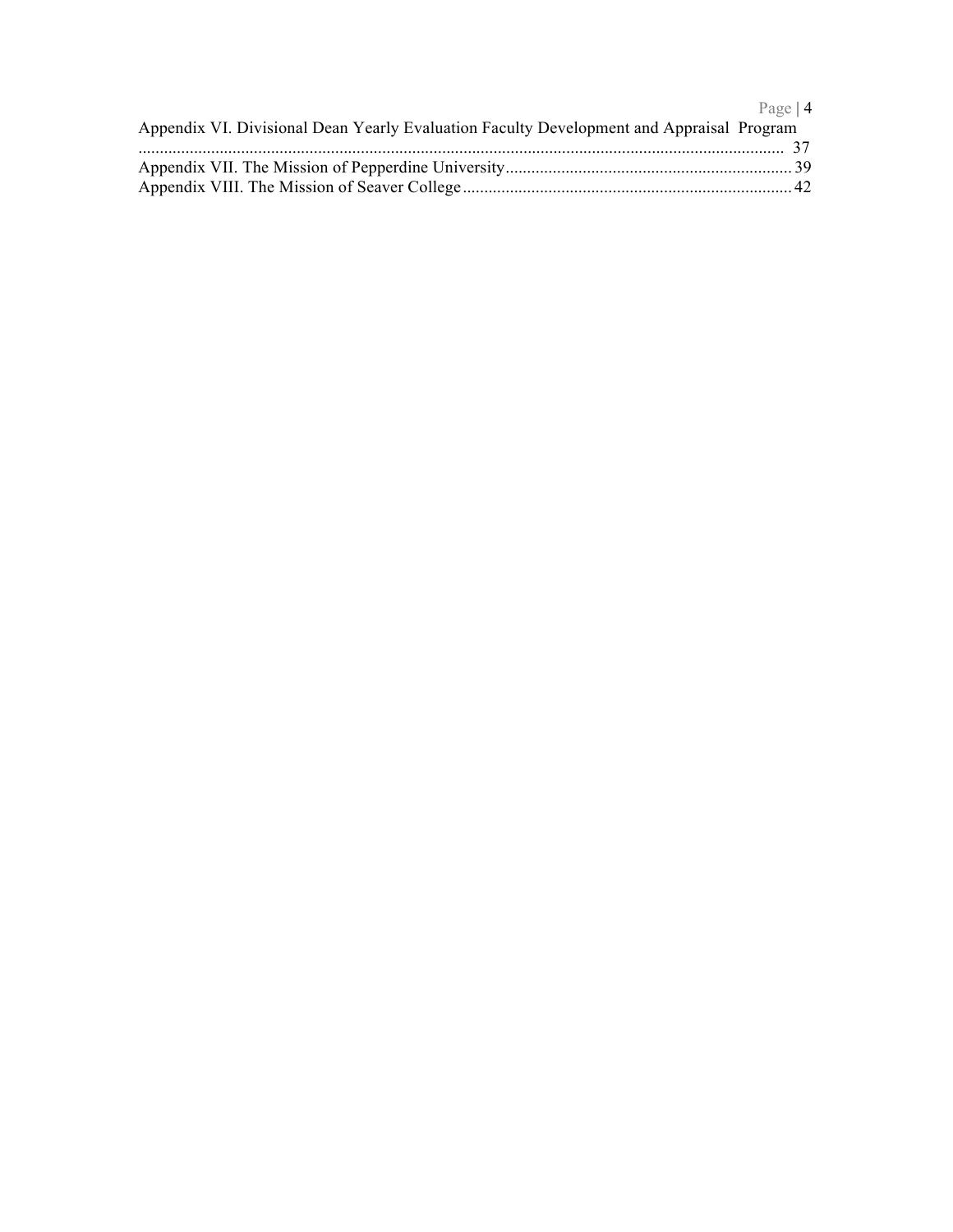# **I. GENERAL STATEMENT**

 This guidebook is limited only to those faculty members holding full-time, non-tenured ("University."). Throughout the guidebook, faculty holding a full-time, non-tenure-line appointments are referenced as tenured or tenure-track faculty. The definitions for the various types of faculty appointments at Seaver College are provided in Chapter II of track appointments at Seaver College ("Seaver") of Pepperdine University appointment are designated fixed-term faculty. Faculty in full-time tenure-line the Faculty Handbook

 ([https://seaver.pepperdine.edu/about/administration/dean/faculty/handbook/](https://seaver.pepperdine.edu/about/administration/dean/faculty/handbook)). The fixed-term faculty appointment at Seaver College. policies and procedures reported in this guidebook are limited to faculty holding a

 The Seaver College Fixed-Term Faculty Review Committee was established to develop procedures whereby members of the Seaver College faculty could be involved in making recommendations to the administration concerning initial rank, midterm advancement, and promotion of Seaver fixed-term faculty members. The procedures and policies set forth in this guidebook are designed to insure that all fixed-term faculty are treated fairly in matters dealing with faculty rank, midterm advancements, and promotions in rank. This guidebook reflects current procedures which may change periodically at the University's discretion and in consultation with the Seaver Faculty Association.

 been signed by an authorized University representative and a provision of this guidebook conflicts with the terms of that employment agreement, the terms of the full([http://community.pepperdine.edu/hr/policies/](http://community.pepperdine.edu/hr/policies)) and Faculty Handbook. If a fixed-term faculty member has a written full-time faculty contract in effect that has time faculty contract shall prevail over any terms expressed herein. Moreover, fixedterm faculty are also subject to the terms of the University Policy Manual

# **II. POLICIES AND PROCEDURES FOR CONDUCTING COMMITTEE BUSINESS**

# **A. Election**

 The Fixed-Term Faculty Review Committee ("Committee") is composed of one full-time faculty member from each academic division.

 1. The Committee is composed of eight representatives. Four representatives must be fixed-term faculty members and four representatives must hold tenured faculty appointments.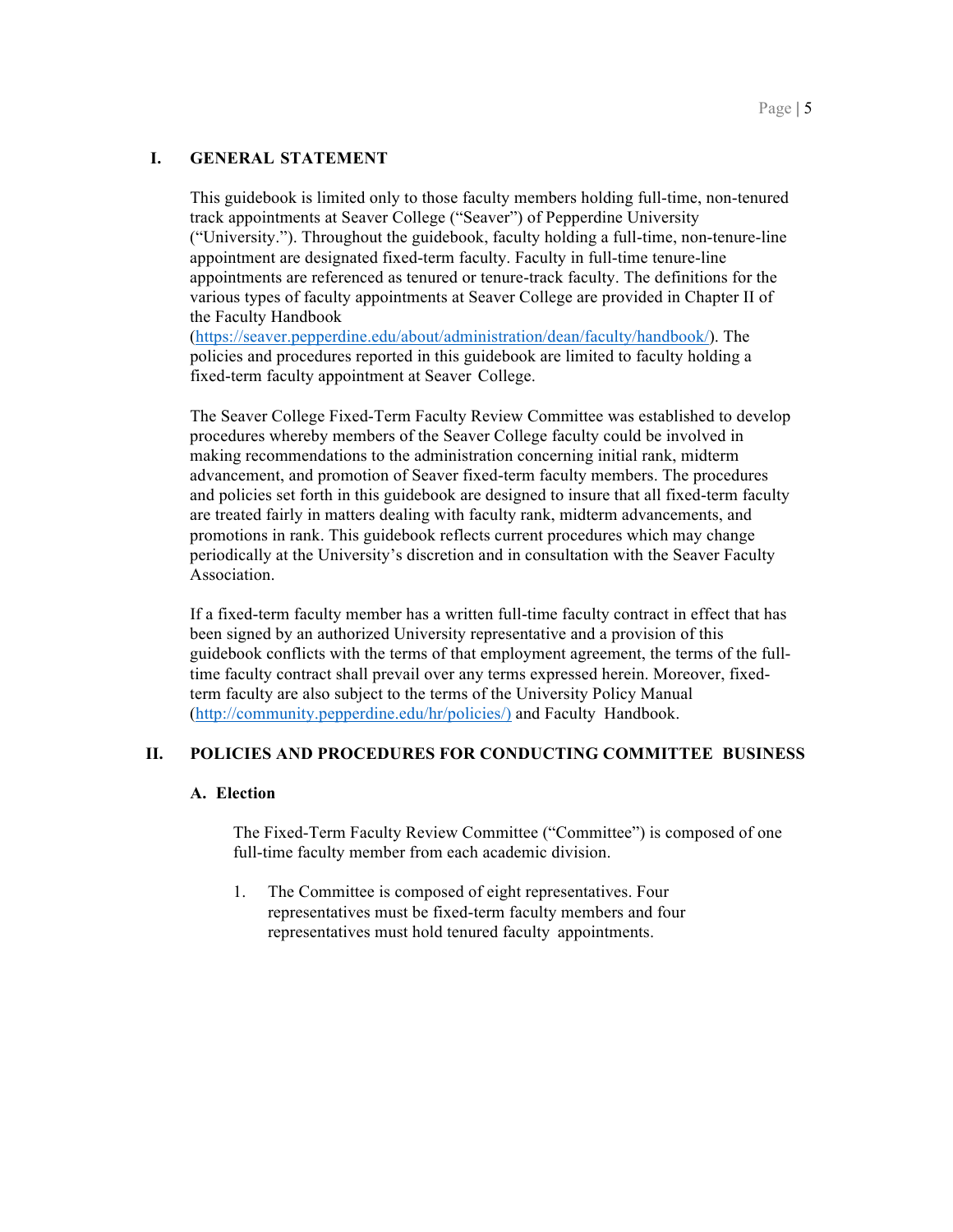- 2. Committee members are elected for a three-year term on a rotation system according to the following schedule:
	- a. Communication, Religion and Philosophy
	- b. Natural Science, Business Administration, International Studies and Languages
	- c. Humanities and Teacher Education, Fine Arts, Social Science

 Whenever a committee member is to be selected, whether by ordinary election or by special election, the division shall nominate two candidates, choice is made by the Seaver Faculty Association by secret ballot. one fixed-term and one tenured, by election within the division. The final

 Individuals elected to the Committee shall be those receiving the most votes in order to maintain the required committee composition.

- 3. The chairperson of the Rank, Tenure and Promotion ("RTP") Committee will serve as an ex-officio member of the Fixed-Term Faculty Review Committee.
- 4. If a committee member is unable to serve due to conflict of interest or absence for a significant portion of a semester, a special election for replacement for the remainder of the academic year shall be arranged by the President of the Seaver Faculty Association.

# **B. Voting Privileges**

- 1. All elected committee members participate in all discussions of the Committee and vote on all matters.
- 2. The chairperson of the Fixed-Term Faculty Review Committee is eligible to vote on all matters.
- 3. The Rank, Tenure and Promotion chairperson is not eligible to vote.

# **C. Officers**

# **1. Chairperson**

 During the first meeting of each academic year, the committee members elect of the Seaver Faculty Association, by secret ballot. A majority of the votes is required for an election, and only persons who have been members of the Committee for at least one year are eligible for election. the chairperson of the Committee. This election is conducted by the President

 In the event that the elected chairperson must be replaced, the President of the Seaver Faculty Association will call a special meeting of the Committee, which will elect a replacement according to the same procedure outlined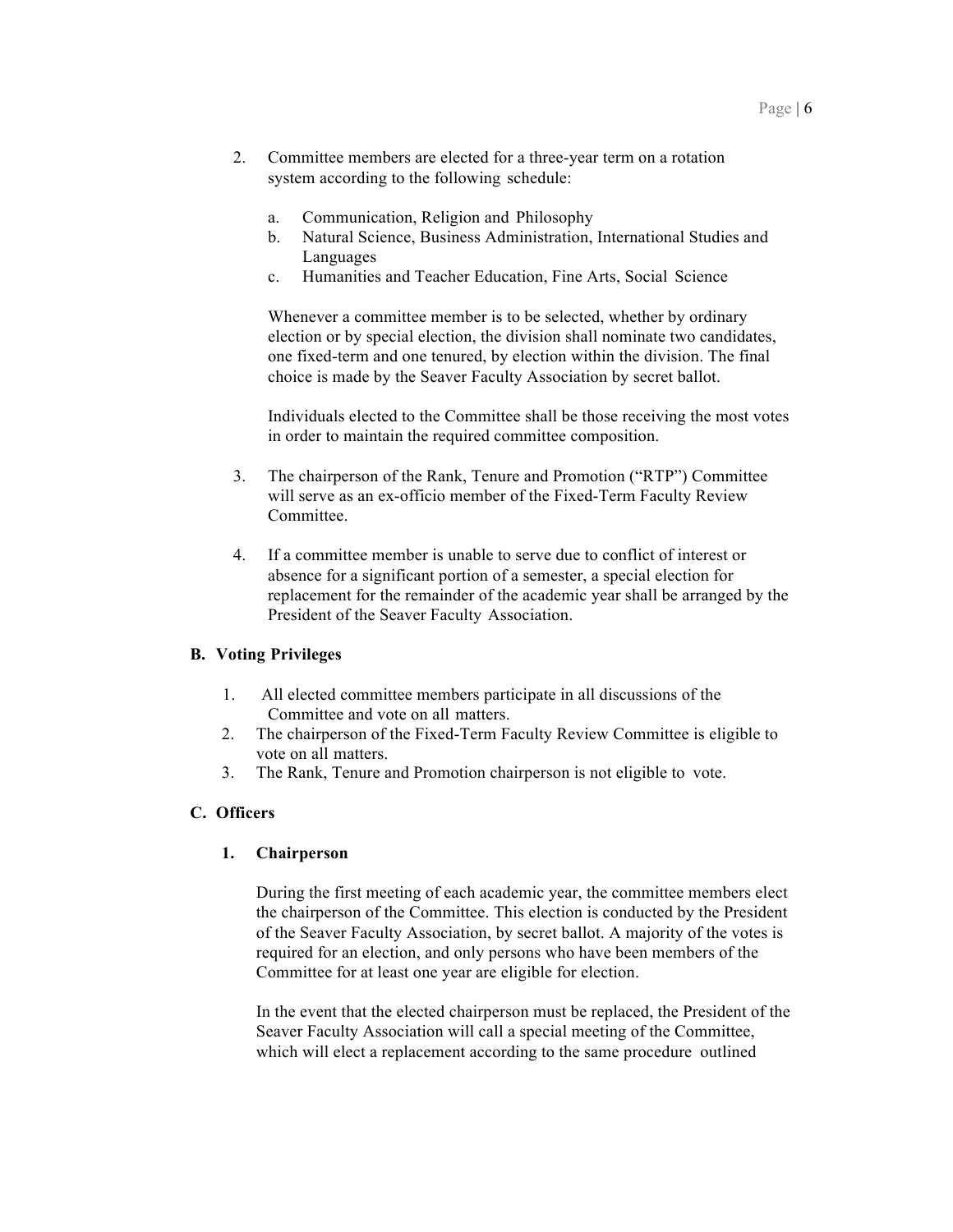above.

#### **2. Secretary**

 At the first meeting, a committee secretary is also elected from the Committee by secret ballot.

#### **D. Meetings**

#### **1. Notification of Meetings**

 The chairperson, in consultation with the committee members, decides times and places for meetings. Either the chairperson or the secretary notifies members before each meeting.

### **2. Quorum**

A quorum of the Committee is six committee members.

# **3. Decision-making**

- a. In all decisions, a majority of a quorum is needed. All final votes on promotions in rank are by secret ballot. In addition, any committee member may request a secret ballot on any vote.
- b. Other individuals may be invited to specific meetings; however, such deliberation and voting. individuals may not be present when the Committee enters final

# **E. Duties and Restrictions of Representatives**

#### **1. Representation**

 Each faculty member is represented by the committee member elected from his or her division. Correspondence with the Committee is initiated through the division representative.

# **2. Verification of Correct Placement**

 During the fall semester, the division representative updates the Faculty Status Summary for all fixed-term faculty in his or her division and asks each faculty member to verify that the information on the summary is correct (see Appendix III).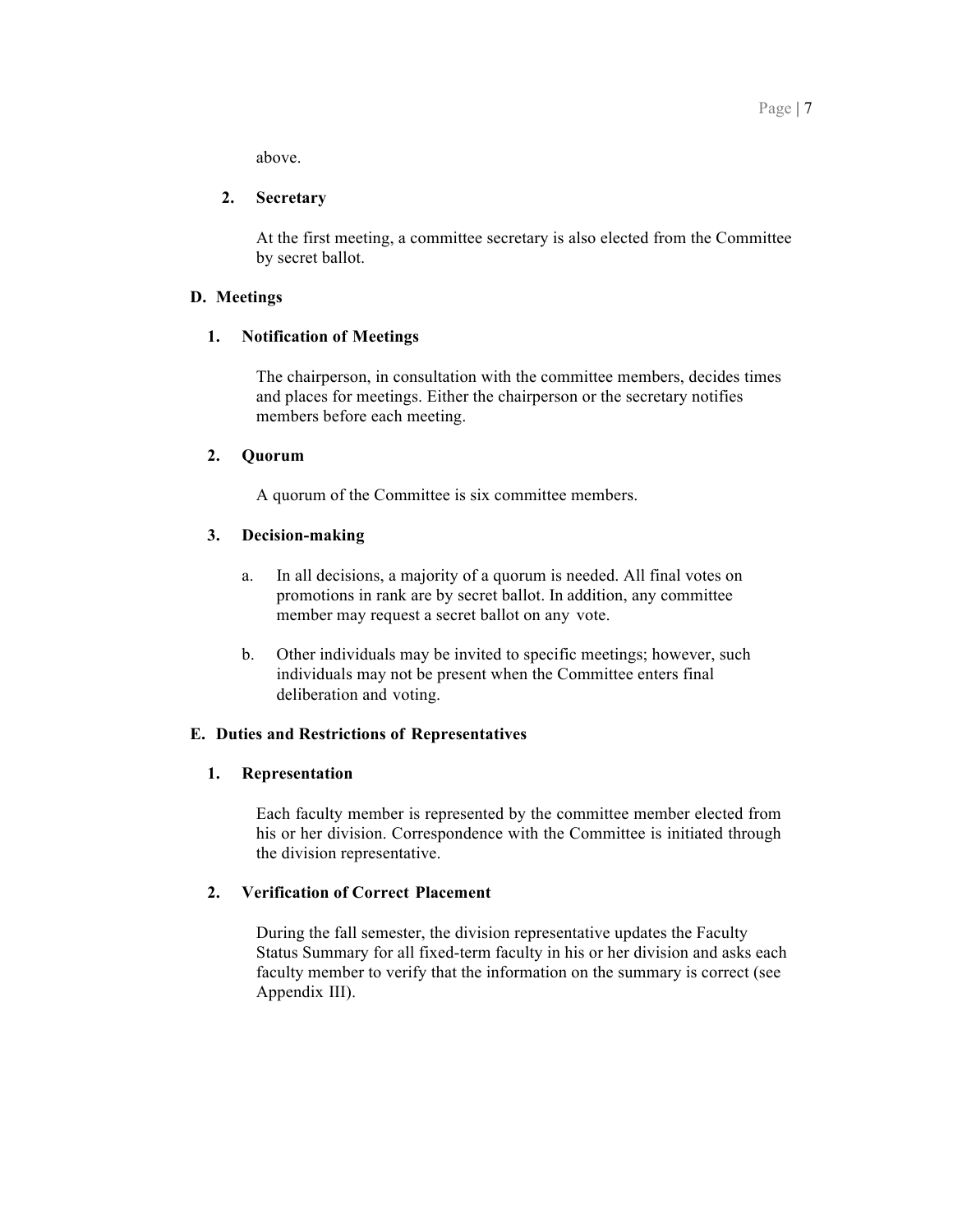The Committee chairperson will meet with divisional deans early in the fall semester to describe its procedures and emphasize the kind of evaluation that is most helpful to the Committee.

 The division representative notifies fixed-term faculty members when they are eligible for midterm advancements and promotion in rank. Notwithstanding this notification, it is the responsibility of the individual faculty member to be aware of his/her eligibility for midterm advancements or promotion in rank. (See Appendix I for the calendar.)

# **4. Recommendations to the Administration for Promotion**

 After gathering information via the appropriate forms, the Committee evaluates the candidates and makes recommendations to the dean of Seaver College regarding promotion.

#### **5. Guidebook Revision**

 Each year, the Committee may revise the Fixed-Term Faculty Guidebook to include any desired changes. The Fixed-Term Faculty Committee presents such revisions to the Seaver Faculty Association for approval. The proposed revisions will then be recommended to the administration for final approval. The university reserves the right to modify or change this guidebook at any time with reasonable written notice to the Fixed-Term Faculty Review Committee and in consultation with the Seaver Faculty Association.

# **6. Conflict of Interest**

 A faculty member may not serve on the Committee during the year when he or she will be evaluated for promotion by the Committee, nor may a member serve when a close family relation will be so evaluated. When the Committee evaluates cases other than for promotion for individuals for whom an obvious conflict of interest exists with a Committee member, the Committee must excuse the member from the deliberations of that case.

# **7. Censure or Removal from Fixed Term Faculty Review Committee**

 The Committee has the power to recommend to the Seaver Faculty Association President that one of its members be censured or removed from ballot; the decision must be unanimous, with the member in question not voting. An action to censure or remove is made when a member violates the policies and procedures of the Committee. The university reserves the right to remove a member from the Committee for serious violations of university the Committee. The Committee must vote on this recommendation by secret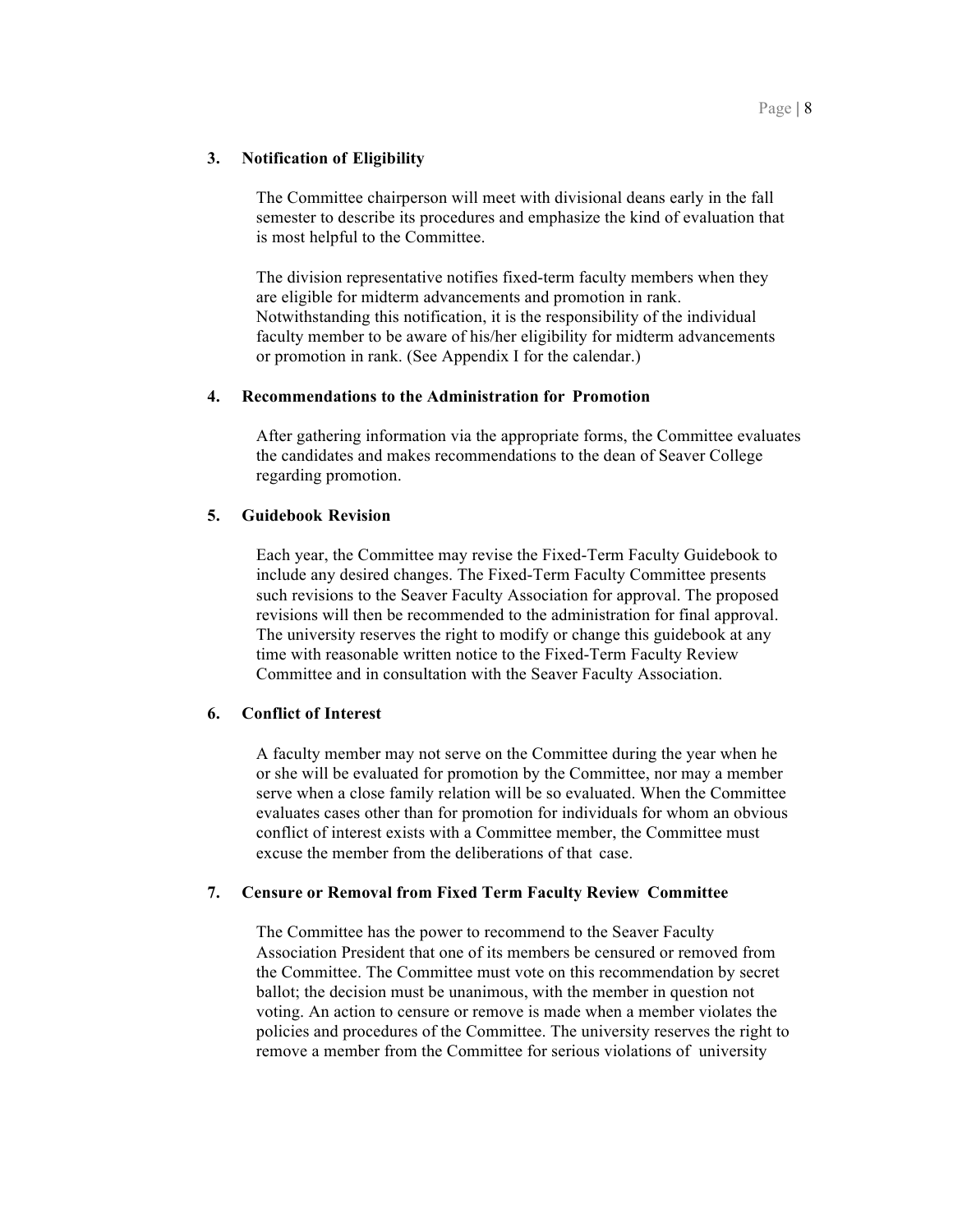policies and/or procedures, in accordance with shared governance procedures.

# **III. SECURITY PROCEDURES**

 All considerations of specific individuals having to do with matters of advancement, promotion, and other reviews are confidential; that is, they shall not be discussed either by members of this Committee or by those consulted, other than with those privileged unprofessional conduct. to have such information. Any violation of confidentiality is presumed to be

#### **A. Minutes**

 It is recommended that the minutes of the meetings of the Committee do not contain confidential information about any candidate or committee member. In the event that they do contain such confidential information, each member returns his or her copy of the minutes to the chairperson after they have been approved.

#### **B. Evaluation Forms**

- 1. After the Committee reaches a decision on a candidate, it destroys all peer and divisional dean evaluations, except for the original copies.
- 2. The original evaluation copies, together with all supporting materials, are turned over to the dean of Seaver College.
- 3. After final administrative action has been taken on each candidate, the Committee chairperson will be notified and division representatives will return supporting documentation submitted by the candidate. Divisional dean and peer evaluations will be sealed and retained in the Dean's Office.

#### **C. Retiring Committee Members**

 At the conclusion of a committee member's term, he or she turns over all files relating to committee business to the chairperson. The chairperson purges the files of all information, except that relating to the location of faculty on the Placement Schedule (see Appendix II), and turns the files over to the newlyelected committee member.

# **IV. FACULTY AND TYPES OF APPOINTMENTS**

#### **A. Faculty**

 Seaver College faculty include all individuals engaged in one or more of the principal aspects and purposes of the college: teaching, research and/or creative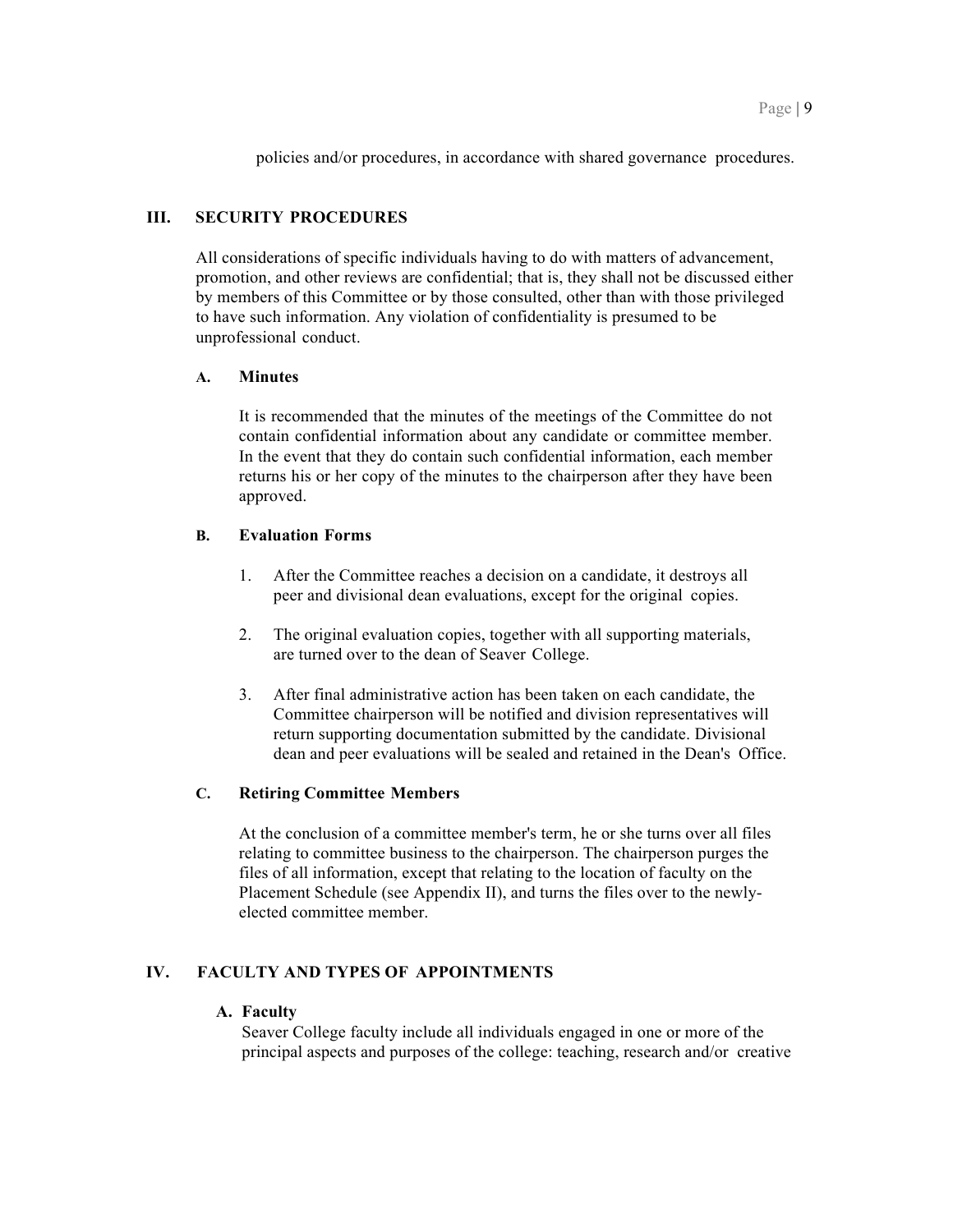activity, and service. All Seaver faculty support and advance the mission of Pepperdine University and Seaver College.

Fixed-term faculty at the college hold one of two titles.

# **1. Instructor**

 Individuals qualified for appointment to the faculty, but who have not completed a terminal degree (the Ph.D. or its equivalent) hold the title of instructor.

#### **2. Professor**

 Individuals who have completed a terminal degree (the Ph.D. or its equivalent) hold the title of professor.

# **B. Types of appointments**

Fixed-term faculty at Seaver College may receive one of four types of appointments.

#### **1. Visiting**

 Visiting appointments are typically term-limited appointments of one to or any other adverse employment action. Examples of typical visiting appointments are one-year appointments made to replace a tenure-line faculty member on sabbatical leave or teaching in the university's three years or less, and are not intended to be renewed. The nonrenewal of a visiting appointment shall not be considered as a discharge, termination, international programs.

 A faculty member may not hold a visiting appointment for more than five consecutive years. Should the college desire to retain a visiting faculty member in a faculty appointment for six (or more) consecutive years, the faculty member must apply for and receive a fixed-term rank appointment as either a professor or instructor of either teaching or practice. The review process required for this appointment is detailed in Section VII of the guidebook.

#### **2. Professor or instructor of teaching**

 Teaching appointments are appropriate for individuals whose experience or stature qualify them as an outstanding teacher in a particular field or discipline. Individuals holding a teaching appointment shall devote their responsibilities to teaching and teaching-related activities, and to other duties as determined by the academic divisional dean and the dean of Seaver College. Professional service, University service (including service may be a component of the appointment at the discretion of the dean, divisional dean, and chair of the Fixed-Term Faculty Review Committee. to the college, division, and academic program), and community service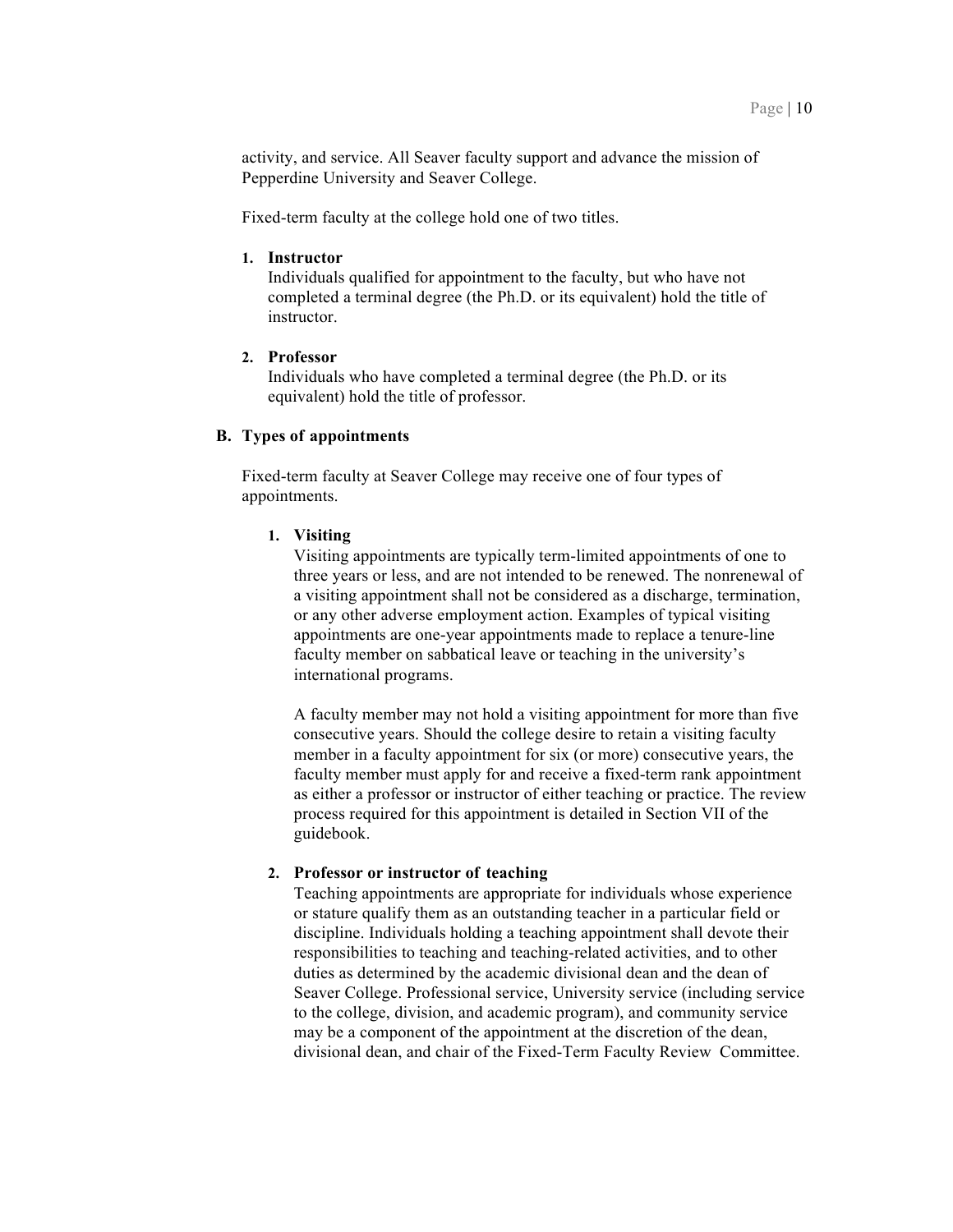All faculty holding a teaching appointment must evidence support for the Mission of Pepperdine University.

#### **3. Professor or instructor of practice**

 Faculty of practice have expertise, achievements, or reputations developed over a sustained period of time that qualify them uniquely in an academic area of the college. These individuals may lack academic credentials, but consequence of their professional qualifications and experiences, they possess a skill set to fulfill the responsibilities of their appointment as a professor or instructor of practice. they have extensive experience in a professional environment. As a

 Individuals holding a practice appointment shall devote their responsibilities to teaching and teaching-related activities, and to other duties as determined by the academic divisional dean and the dean of Seaver College. A primary function of all faculty members with a practice appointment is to provide students with connections to the professional fields the students will be entering. All faculty holding a teaching appointment must evidence support for the Mission of Pepperdine University.

#### **4. Scholar, artist, or executive in residence**

 In exceptional cases, individuals qualified for appointments as an Scholar, Artist, or Executive in Residence. These individuals have distinguished professional careers that have evidenced significant accomplishment and acclaim, and their professional stature provides benefit to the University. In-residence appointees shall devote their responsibilities to scholarship or creative work, teaching and teaching- related activities, and to other duties as determined by the academic divisional dean and the dean of Seaver College. Individuals appointed to an in-residence position will be treated as visiting professors for all review and evaluation activities. instructor or professor of practice may be appointed with the title of

# **V. INITIAL PLACEMENT**

 All prospective fixed-term faculty members must undergo evaluation by the chairperson of the Committee and the dean of Seaver College for initial placement in rank and step on the Placement Schedule (see Appendix II). To aid in evaluating credentials, all candidates submit a résumé or curriculum vitae and any other appropriate supporting data. Input will be sought from the divisional dean. If the Fixed-Term Faculty Review chairperson and the dean of Seaver College do not reach agreement on initial placement, the final decision will be made by the Committee.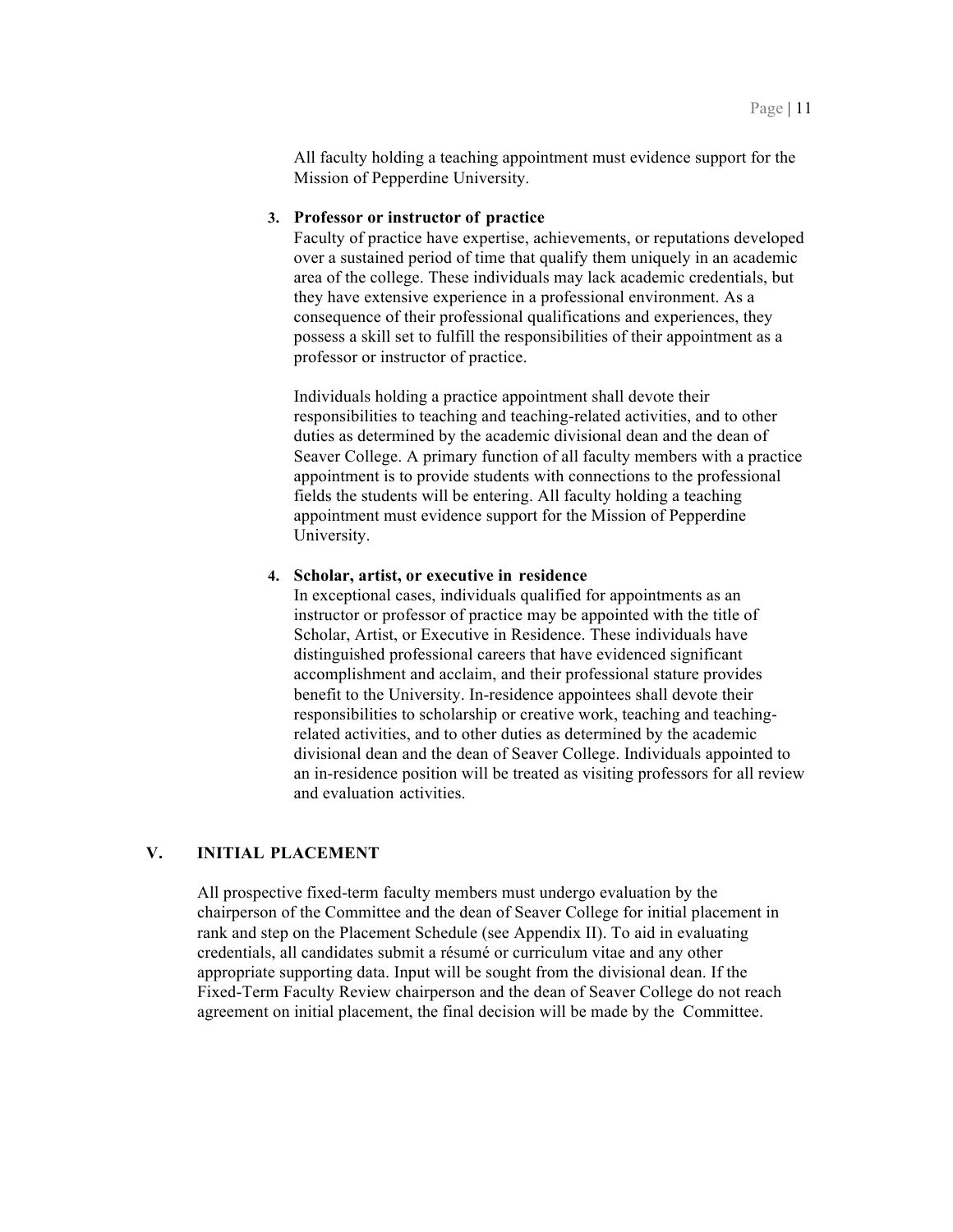Placement also may be affected by the following.

- 1. When a faculty member changes divisions or changes tracks, he or she will be re-evaluated as for initial placement.
- full-time teaching, he or she will be evaluated as for initial placement. For administrative duties and teaches less than one half time per semester. Divisional deans will be exceptions to the rule and will be viewed as full-time 2. Should an administrator in a fixed-term faculty appointment enter or return to this purpose, an "administrator" will be a person who primarily performs faculty.
- 3. As noted in Section VII of this guidebook, all faculty must have completed a full year of teaching at Seaver College before applying for promotion in rank.

# **VI. CRITERIA FOR EACH RANK**

# **A. Assistant Professor**

 Appointment or promotion to this rank is normally limited to those whose subject- matter training has been completed to the standard commonly expected of specialists in the field (for example, in the fields where this degree is appropriate, the Ph.D.). Reappointment to this rank is normally limited to those whose teaching and service (or other prescribed duties) indicate that the ideal expected of Pepperdine faculty is being realized in practice. The length of time spent at this rank is typically six years, with eligibility for midterm advancement in the fourth year.

#### **B. Associate Professor**

 In addition to the requirements for Assistant Professor, appointment or promotion to this rank requires demonstrated success and maturity in teaching and service to this rank requires demonstrated success and maturity in teaching and service (or other prescribed duties). The length of time spent at this rank is normally six years, with eligibility for midterm advancement in the fourth year.

# **C. Professor**

 In addition to the requirements for Associate Professor, appointment to this rank requires an excellent record of teaching, and service and good promise that such will continue in the future. In exceptional cases, the rank is also offered to those who have demonstrated outstanding excellence as teachers and service. It is assumed that such exceptional persons will continue to have a sure grasp of their subject and that the promise of continued outstanding teaching and service (or other prescribed duties) is strong. The rank of Professor is not granted as a matter of course; rather it is only granted after careful evaluation demonstrates that the faculty member possesses the qualifications listed above. Eligibility for midterm advancement at this rank is normally in the fourth, seventh, tenth, and every subsequent three years.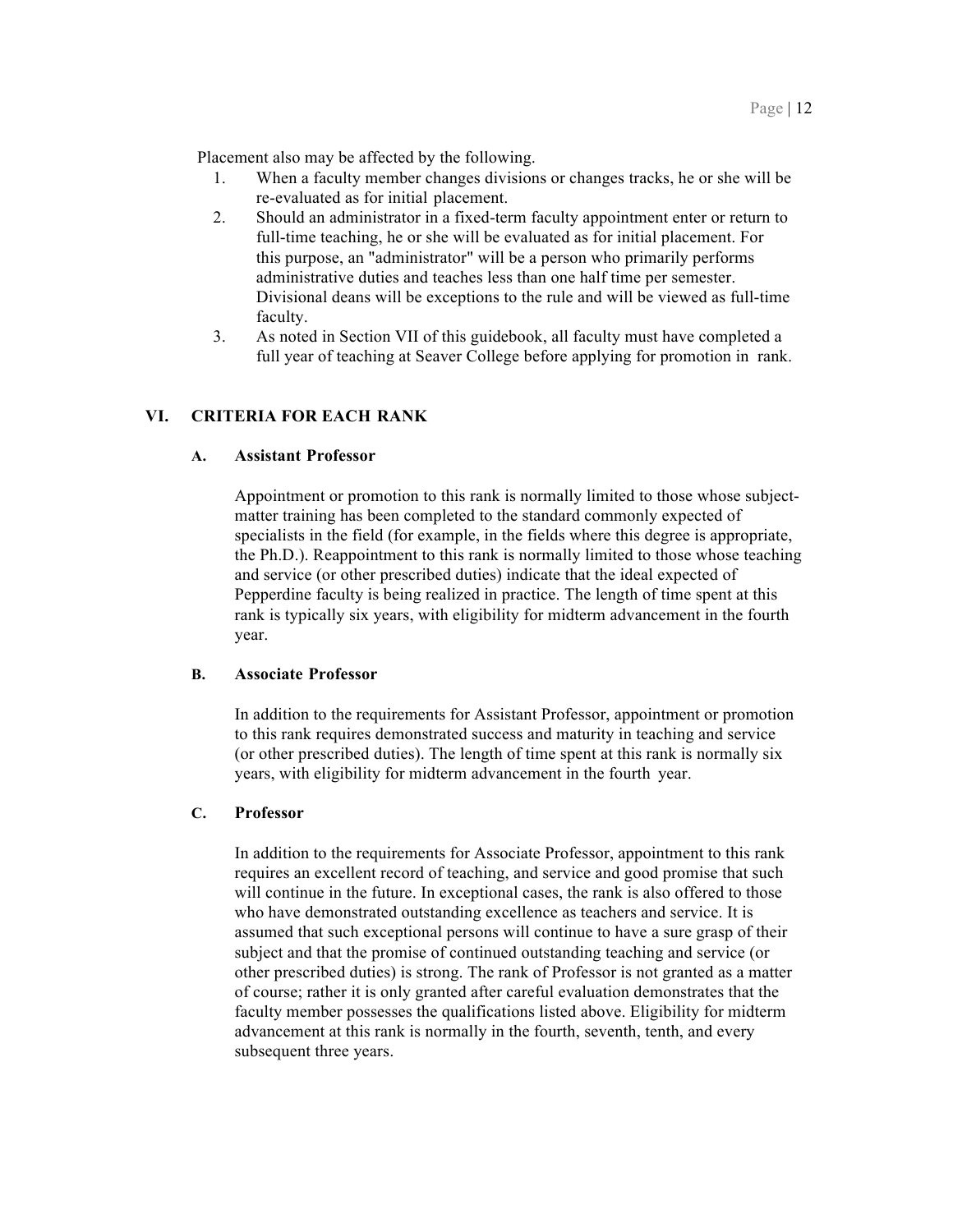# **VII. PROMOTIONS IN RANK**

#### **A. Eligibility**

 she has met the criteria stated in the Placement Schedule (see Appendix II). The candidate must have completed a full year of teaching at Seaver College before applying for promotion in rank. Individuals required to apply for notification, it shall be the responsibility of the individual faculty member to be aware of his/her requirement to apply for a promotion in rank. A fixed-term faculty member must apply for a promotion in rank when he or promotion are notified by their division representative. Notwithstanding this

#### **B. Application Procedures**

 Since promotions in rank are not automatic, a faculty member applies by completing and submitting the Fixed-Term Faculty Data Form-Candidate for Promotion (see Appendix IV.C) by November  $1<sup>st</sup>$  (see Appendix I) of each year. He or she must also provide a portfolio of supporting materials. These materials should include evidence of student work, tests, assignments, syllabi, and handouts developed by the candidate. Also, the faculty member should include personal reflections and evaluations of his or her work as a teacher, advisor, and committee member.

# **C. Areas of Evaluation**

The candidate is evaluated in each of the following areas:

#### **1. Teaching Effectiveness**

 Teaching effectiveness includes knowledge of the field as well as in allied areas, effective student advising, concern for students' personal development, conscientiousness about office hours, and competence in classrooms and laboratories and in the supervision of performance groups, individual student projects, research, and field work.

#### **2. Service**

 Individuals holding a practice appointment shall devote their responsibilities to teaching and teaching-related activities and to other duties as determined by the academic divisional dean and the dean of Seaver College. For individuals holding a teaching appointment, service is divided into three categories.

#### **a. Professional Service**

Professional service includes active participation in professional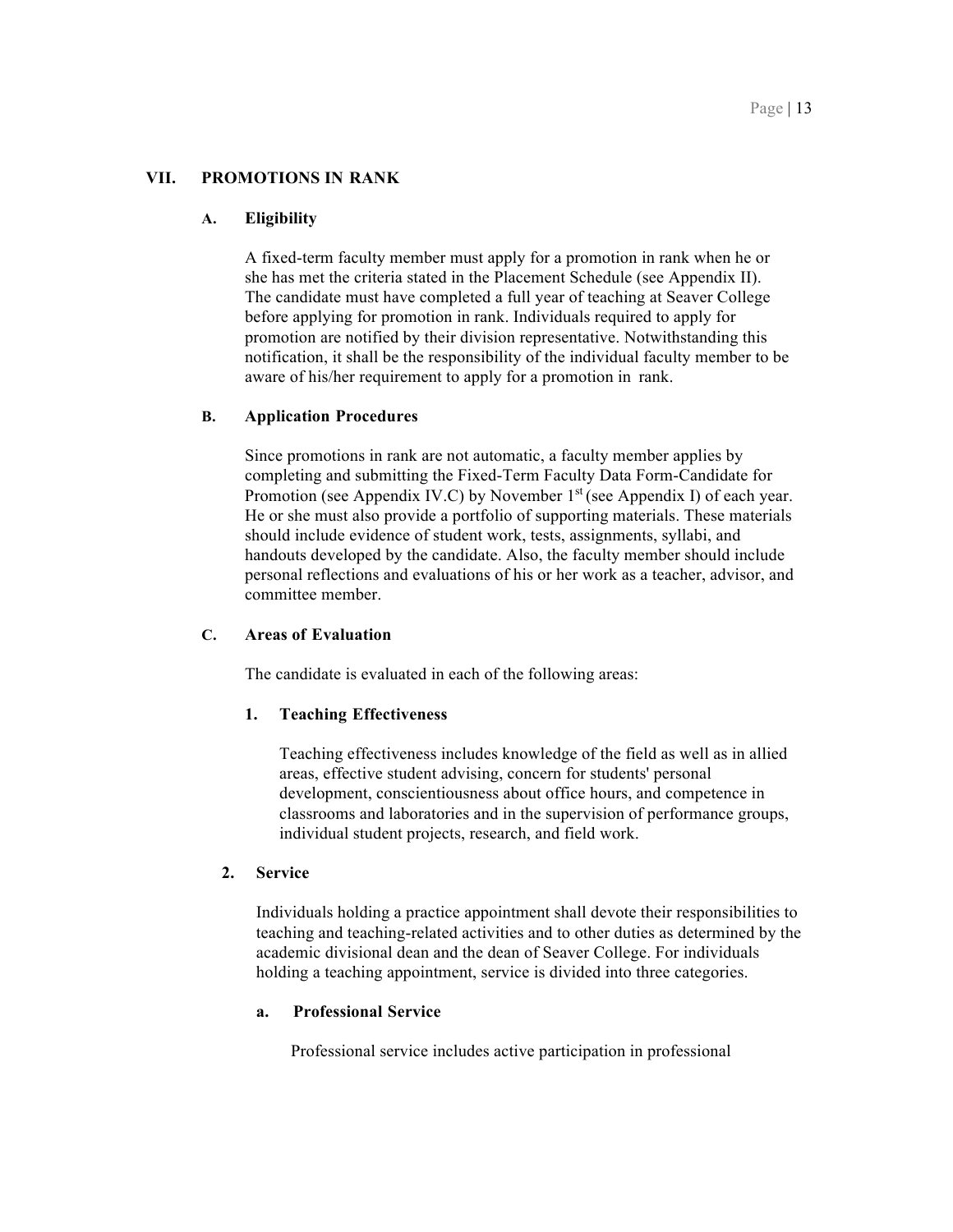organizations; holding advisory and consultative positions of recognized stature, and holding committee membership at the national, regional or state level.

#### **b. University Service**

 University service includes committee work, administrative responsibility within the academic division, sponsorship of student organizations, work with the Seaver Faculty Association, and convocation attendance.

# **c. Community Service**

 Community service includes participation in church, civic and service organizations, political activity, and other organizations.

#### **d. Academic Divisional Deans and Other Administrators**

 When a divisional dean or other administrator is applying for promotion or midterm advancement, his or her performance of duties as a divisional dean will be considered for service, but not as a substitute for teaching or scholarly activity. No faculty member is promoted as a divisional dean or other administrator, but only as a faculty member.

#### **3. Support for Christian Values**

 The candidate is expected to display a consistent pattern of support for generally accepted Christian values and the mission of Pepperdine University as described in the Mission Statement (see Appendix VII).

# **D. Evaluation Sources**

# **1. Designated Peers**

 a. The candidate selects three "designated peers," with the approval of the divisional dean and division representative, to evaluate him or her. These "designated peers" serve Pepperdine in the candidate's own discipline or in a closely related discipline, with the requirement that each evaluator is conversant with the field of the person to be judged. At peers are available at Pepperdine to evaluate the faculty member's application, the candidate, together with the divisional dean and division representative, may solicit one or more evaluations from outside the university. After the peers have been designated, the division representative will meet with them singly or in groups to clarify the kind least one of these peers must be tenured, with the remainder holding a full-time faculty appointment. In the event that not enough qualified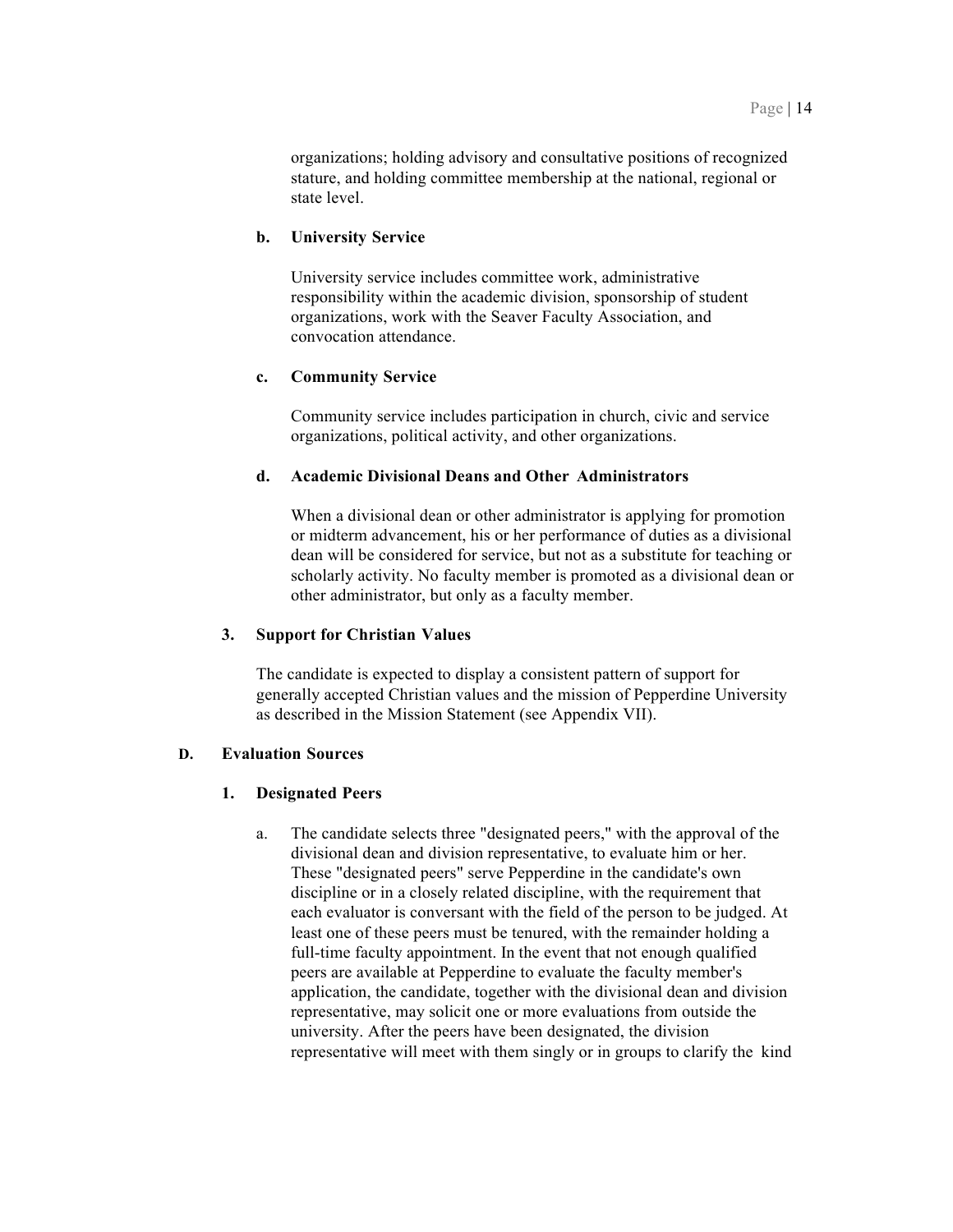of information needed by the Committee.

- b. These colleagues review in detail the candidate's Fixed-Term Faculty Data Form-- Candidate for Promotion (see Appendix IV.C). They review such data as evidence of student work, teacher's course outlines, texts, syllabi, reading lists, tests, statements of objectives, and prepared notes/handouts which the candidate provides. They should attend at least one class session of the candidate. They arrange with the candidate in advance to avoid visiting on days when exams, films, guest speakers, or other atypical class activities are planned. They may visit classes singly or with as many other peer reviewers as the candidate desires. They should arrive in the classroom on time and should stay until the class has been dismissed. The candidate need not introduce peer evaluators to the class, but may at his or her discretion. Evaluators should be as unobtrusive as possible during class visits.
- c. After a review of all materials provided by the candidate in support of his or her application, designated peers will complete the Designated Peer Evaluation (see Appendix IV.D). Peers should make a special effort to evaluate the appropriateness and sophistication of teaching materials and simply listing what the candidate has done. the importance of the professional or community contribution, rather than

#### **2. Additional Peers**

 To aid the Committee in obtaining a complete view of the candidate, all other faculty members of the candidate's division will be invited to complete the Peer Evaluation Form (see Appendix IV.F).

#### **3. Students**

 The divisional dean provides the Committee with a summary of all student evaluations for the candidate during the past three years.

 The Committee will examine student evaluation forms for the two preceding semesters in which application is made and will receive computer output reports from student evaluations which contain data from all questions on the form. Divisional deans will provide more complete and explicit information from the narrative comments which they have seen on student evaluations of each candidate for the past three years.

 Divisional deans are to ensure that candidates for promotion are evaluated by students in all classes in the two semesters preceding the review.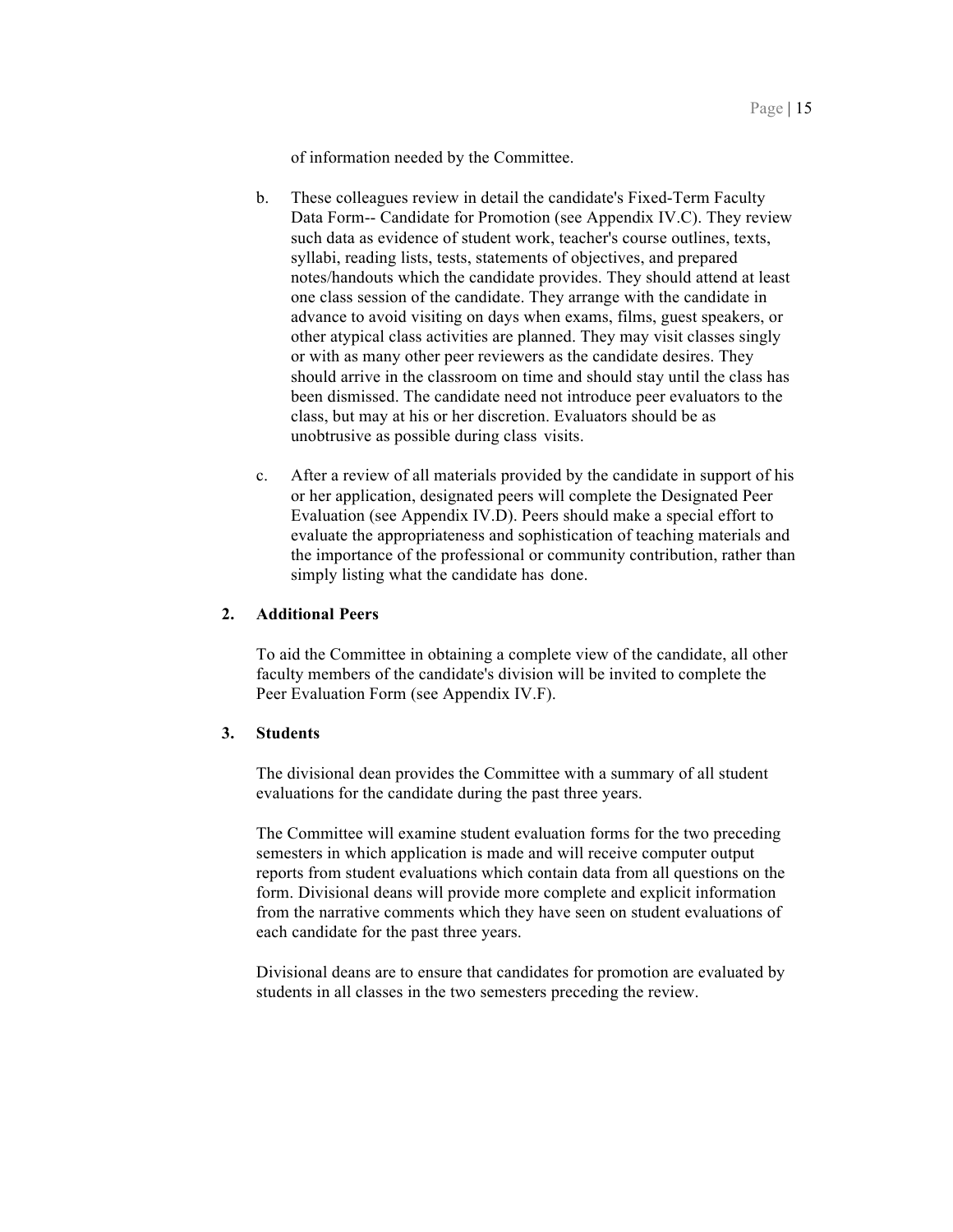# **4. Divisional Dean**

 After reviewing all materials provided by the candidate, the divisional dean completes the Divisional Dean Evaluation Form (see Appendix VI).

# **E. Evaluation Procedures**

 1. In the first two areas listed in Section VII.C., the candidate is compared with reviewed all the pertinent information concerning the candidate, each committee member rates the candidate in the areas of teaching effectiveness and service by means of the following scale: teachers at Seaver College and at institutions comparable to Seaver in teaching load and committee responsibilities. After the Committee has

Marginal Poor Marginal Good Very Good Outstanding

 Since Seaver College regards excellence in teaching of prime importance, the rating for teaching effectiveness is given twice the weight of the service category. No candidate will be recommended for a promotion unless he or she rates at least "Good" in the "Teaching Effectiveness" area.

- 2. Committee members review the third area listed in Section VII.C., and assess whether the candidate has displayed a consistent pattern of support of generally accepted Christian values and the mission of Pepperdine University as described in the Mission Statement (see Appendix VII).
- 3. The following principles guide the Committee in its evaluation of information received.
	- a. It is the responsibility of the Committee to investigate allegations made against any candidate. During this investigation, reasonable steps will be taken to keep the identity of the person making the allegations confidential.
	- b. No substantive new information about a candidate can be discussed by signed by the individual providing the information. The new information becomes a part of the candidate's fixed-term faculty promotion application. the committee members unless the information is written down and
	- c. At the Committee's discretion, the author may be asked to clarify and expand and give the grounds for his or her allegation.

#### **F. Declining or Withdrawing an Application**

If a faculty member has not submitted a complete application for promotion by the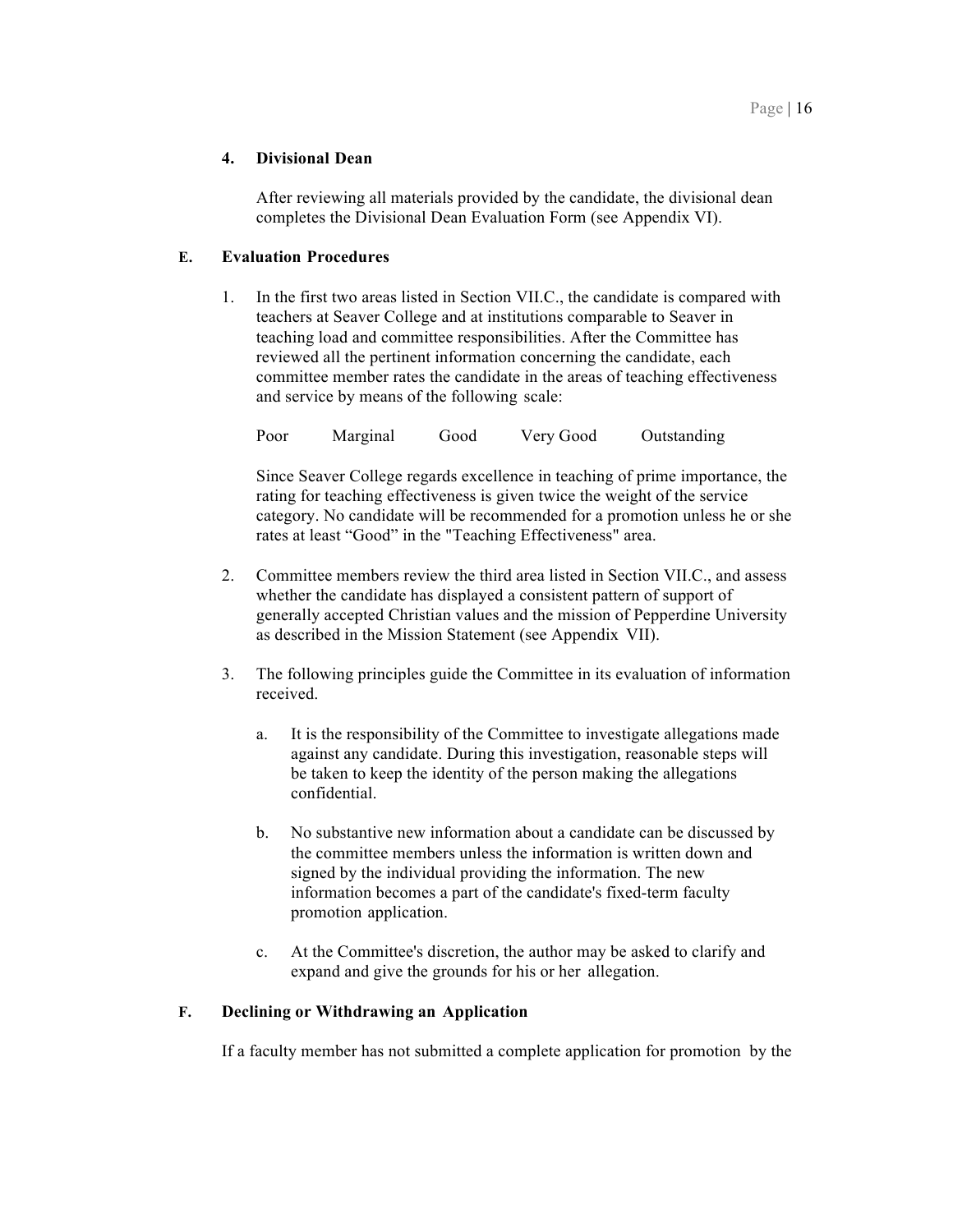appropriate deadline, it will be assumed that he or she has declined to apply.

# **G. Movement through Placement Schedule**

- 1. For purposes of determining movement through the schedule, one year is only teaching, but also units allowed for administrative duties and supervisory assignments. It does not include leaves of absence, unless for an academic teaching assignment. typically equivalent to two semesters of full-time teaching. This includes not
- 2. A faculty member cannot be considered for midterm advancement or promotion while on leave of absence.
- 3. When a faculty member has been denied either a promotion or midterm advancement, he or she will thereafter spend the number of years at each rank and/or step as stipulated by the Placement Schedule.
- 4. The eligibility period for those individuals who are hired mid-year will begin the following fall semester.

#### **H. Route of Promotion Application**

 After the files have been reviewed by both the Committee and the dean of Seaver College, the Committee and the dean will meet to discuss each candidate. Alternatively, the dean of Seaver College may designate a representative to review the files, meet with the Committee, and make an independent evaluation. Following Seaver College. The dean of Seaver College will make final decisions on each this conference, the Committee will forward its recommendations to the dean of application.

 After forwarding the candidate's files to the Dean's Office, they will remain in the Dean's Office so that they may be available to the University administration.

#### **I. Appeal Process**

 A faculty member who has reason to believe that the decision made by either the Committee or the dean of Seaver College was unjust may appeal to the Fixed-Term Faculty Review Committee.

#### **1. Procedures for Appealing Denials of Promotion**

 The faculty member begins the process by sending a letter to the chairperson of the Committee stating the desire to appeal. The faculty member must submit the letter to the Committee chairperson no later than March 15 of the year in which the denial occurred.

Upon receipt of the letter requesting an appeal, the chairperson of the Committee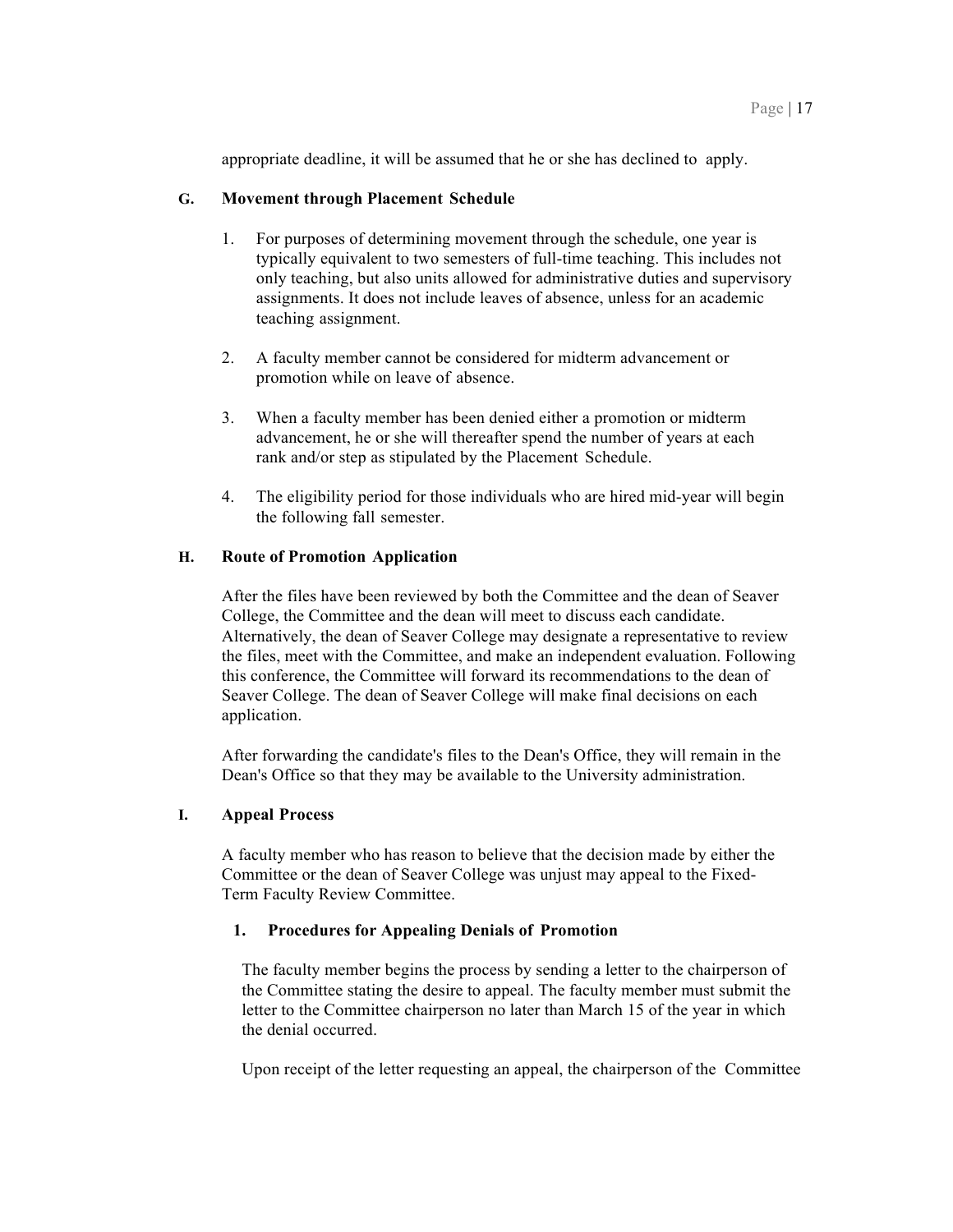will coordinate a meeting with the appropriate associate dean, the faculty member, and the Committee chairperson. If at the end of the meeting there is agreement by the associate dean and the Committee chairperson that the promotion was inappropriately denied, the associate dean will recommend to the Seaver Dean's Office by letter that the faculty member should receive the promotion. If the meeting ends with no agreement between the senior associate dean, the faculty member, and the Committee chairperson, the faculty member can elect to continue the appeal process by notifying the dean of Seaver College and the Committee chairperson.

 The Committee chairperson will then ask the faculty member to provide the following to the Committee:

 1. A statement detailing why the decision to deny the promotion should be overturned. In the statement the faculty member is encouraged to submit any error in fact, criteria, or process that he or she believes led to the denial of the promotion.

 The Committee will review the documentation submitted to determine if the promotion was denied due to a mistake with respect to fact, or if an inappropriate process was followed or unsuitable criteria were applied.

 The Fixed-Term Faculty Review Committee will decide by a majority vote if the denial of the promotion will be upheld or recommend that it be overturned by the dean of Seaver College. To be overturned, the Committee must find a preponderance of evidence that a substantial error was made in either fact, criteria, or procedure and that this error contributed materially to an inappropriate denial of the promotion. In extreme cases, and at its sole discretion, the Committee may ask for additional information from the faculty member. The burden of proof of persuading the Committee that the decision to deny the promotion was not proper rests upon the faculty member.

 The Committee chairperson will notify the faculty member of the Committee's recommendation by letter, with a copy forwarded to the dean of Seaver College. The dean of Seaver College shall use the recommendation provided by the Committee to reconsider the promotion decision. The dean's decision shall be final and binding with no further appeals possible.

#### **VIII. MIDTERM REVIEWS**

 Midterm advancements within a rank are not automatic. All fixed-term faculty must apply for midterm review in accordance with the placement schedule indicated in Appendix II. Midterm reviews are to be conducted as follows:

 A. Divisional deans will recommend that eligible faculty be given (or denied) midterm advancements and will prepare a statement of the rationale for each of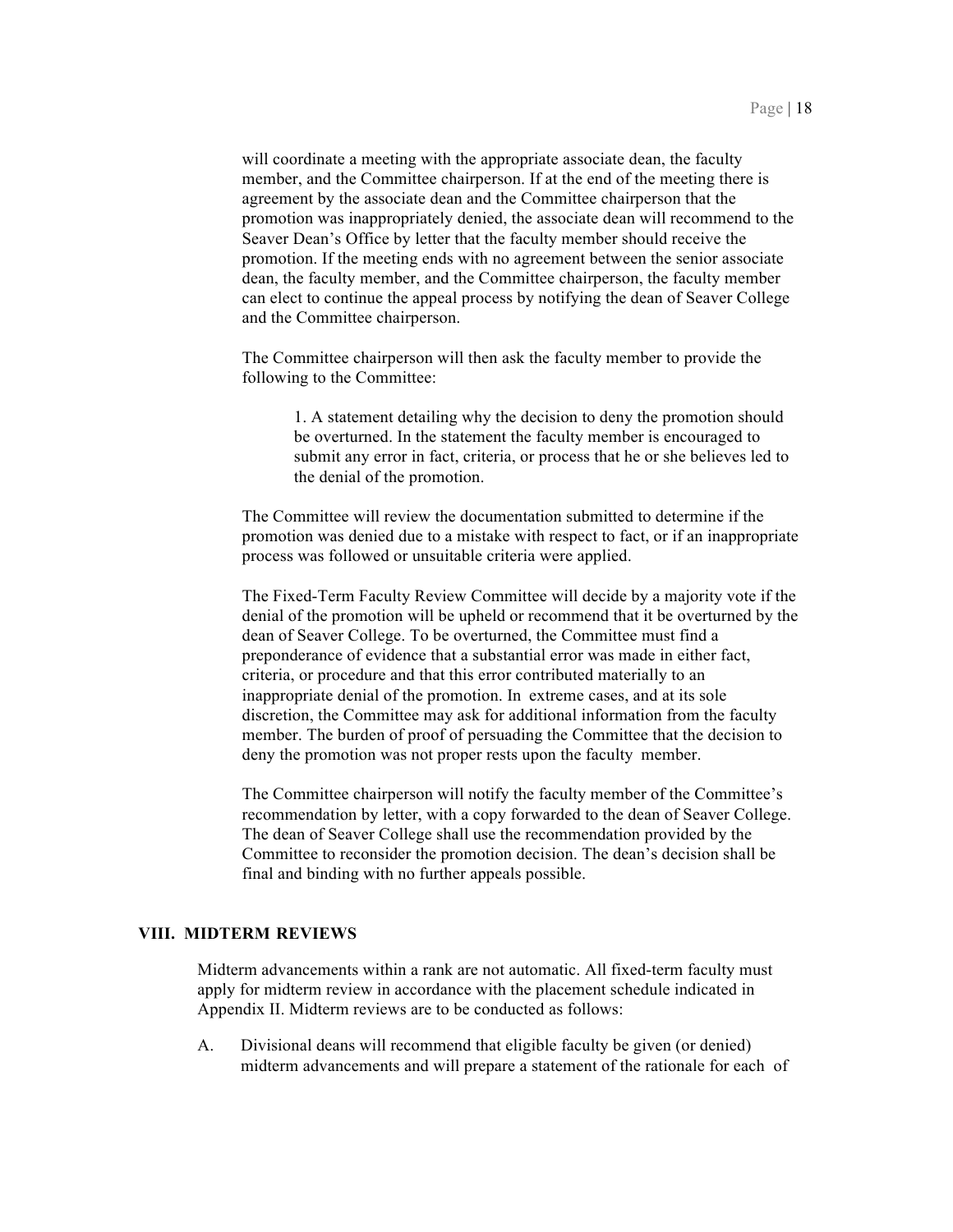their recommendations for the dean of Seaver College.

- B. The dean of Seaver College will confer with each academic divisional dean to discuss the recommendations. Following these conferences, the dean of Seaver College will send their final decisions to the Committee for the purposes of record keeping.
- C. A faculty member who has reason to believe that the decision made by either Fixed-Term Faculty Review Committee. the divisional dean or the dean of Seaver College was unjust may appeal to the

#### **1. Procedures for Appealing Denials of Midterm Advancement**

 The faculty member begins the process by sending a letter to the chairperson of the Fixed-Term Faculty Review Committee stating the desire to appeal. The faculty member must submit the letter to Committee chairperson no later than April 1st of the year in which the denial occurred.

 Upon receipt of the letter requesting an appeal, the chairperson of the Fixed- Term Faculty Review Committee will coordinate a meeting with the divisional dean, the faculty member, and the Committee chairperson. If at the end of the meeting there is agreement by the divisional dean and the faculty member that recommend to the Seaver Dean's Office by letter that the faculty member should receive the midterm advancement. If the meeting ends with no agreement between the divisional dean and the faculty member, the faculty member can elect to continue the appeal process by notifying the dean of Seaver College. the midterm advancement was inappropriately denied, the divisional dean will

 The Committee chairperson will then ask the divisional dean and the faculty member to provide the following to the Fixed-Term Faculty Review Committee:

The divisional dean will provide:

- 1. The letter of application or similar document made by the faculty member requesting the midterm advancement.
- the midterm advancement sent to the dean of the College. 2. The divisional dean's letter of rationale outlining the case for denial of
- 3. Any relevant data and narrative that the divisional dean considered in his or her decision to deny the faculty member a midterm advancement.

The faculty member will provide:

 1. A statement detailing why the decision to deny the midterm advancement should be overturned. In the statement the faculty member she believes led to the denial of the midterm advancement. is encouraged to submit any error in fact, criteria, or process that he or

 The Committee will review the documentation submitted to determine if the midterm advancement was denied due to a mistake with respect to fact, or if an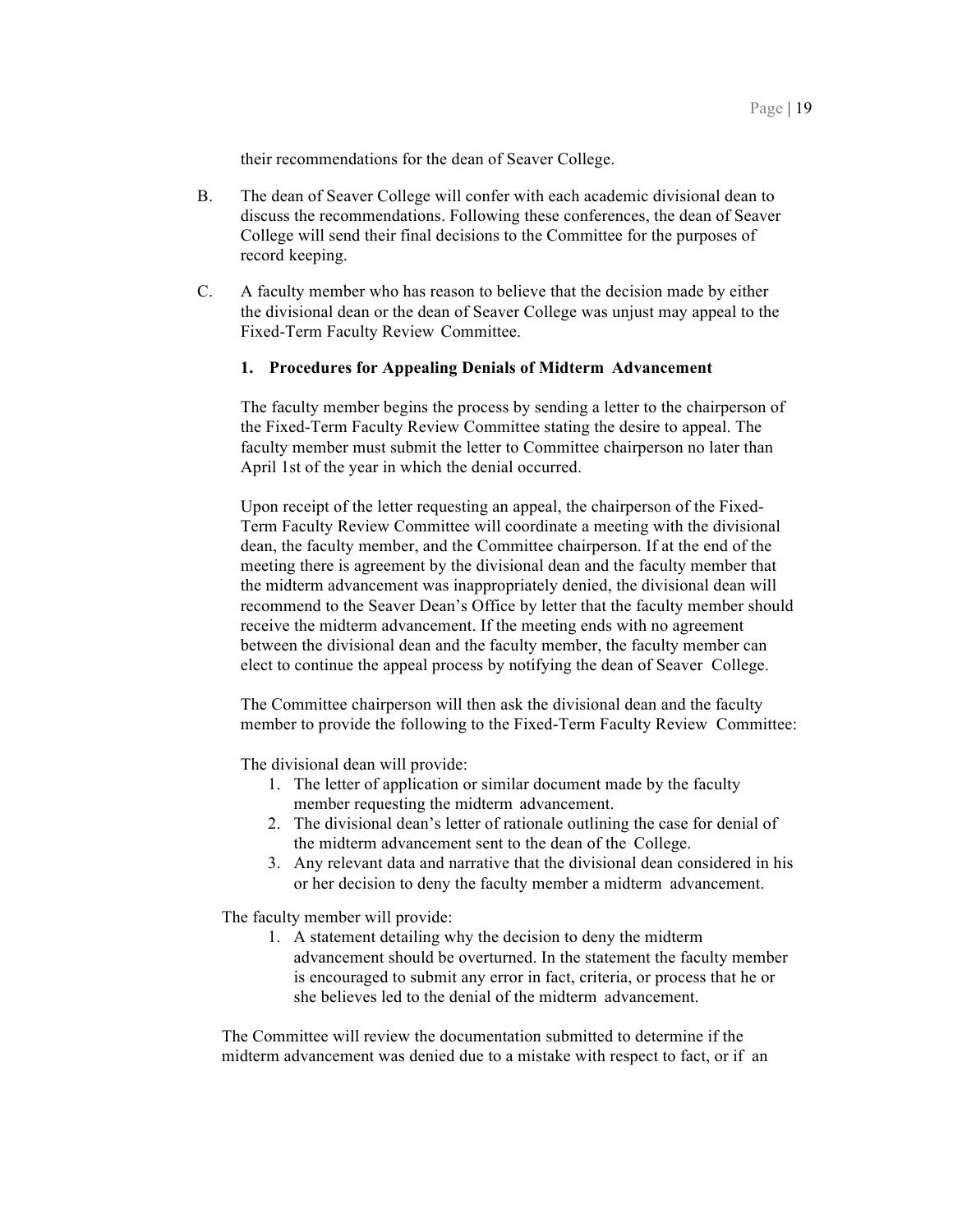inappropriate process was followed or unsuitable criteria were applied.

 The Committee will decide by a majority vote if the denial of the midterm advancement will be upheld or recommend that it be overturned by the dean of Seaver College. To be overturned, Committee must find a preponderance of evidence that a substantial error was made in either fact, criteria, or procedure and advancement. In extreme cases, and at its sole discretion, the Committee may ask for additional information, including a formal review with a submission of a faculty data form and peer reviews. The burden of proof of persuading the Committee that the decision to deny the midterm advancement was not proper rests upon the faculty member. faculty member. that this error contributed materially to an inappropriate denial of the midterm

 The Fixed-Term Faculty Review Committee chairperson will notify the dean of Seaver College and the faculty member of the Committee's decision by letter, with a copy forwarded to the divisional dean. The dean of Seaver College shall use the recommendation provided by the Committee to reconsider the promotion decision. The dean's decision shall be final and binding with no further appeals possible.

#### **IX. FACULTY APPRAISAL AND DEVELOPMENT PROGRAM**

 In order to give faculty members regular notice of their standing and to aid them in meeting the division's standards, divisional deans should meet with their faculty forms, a Fixed-Term Faculty Data Form and a Divisional Dean Evaluation Form (see Appendix IV.E). The forms are similar to the forms used for promotion so that the faculty member may obtain a clear sense of whether he or she is progressing toward individually once a year. To aid this discussion, the Committee has provided two promotion.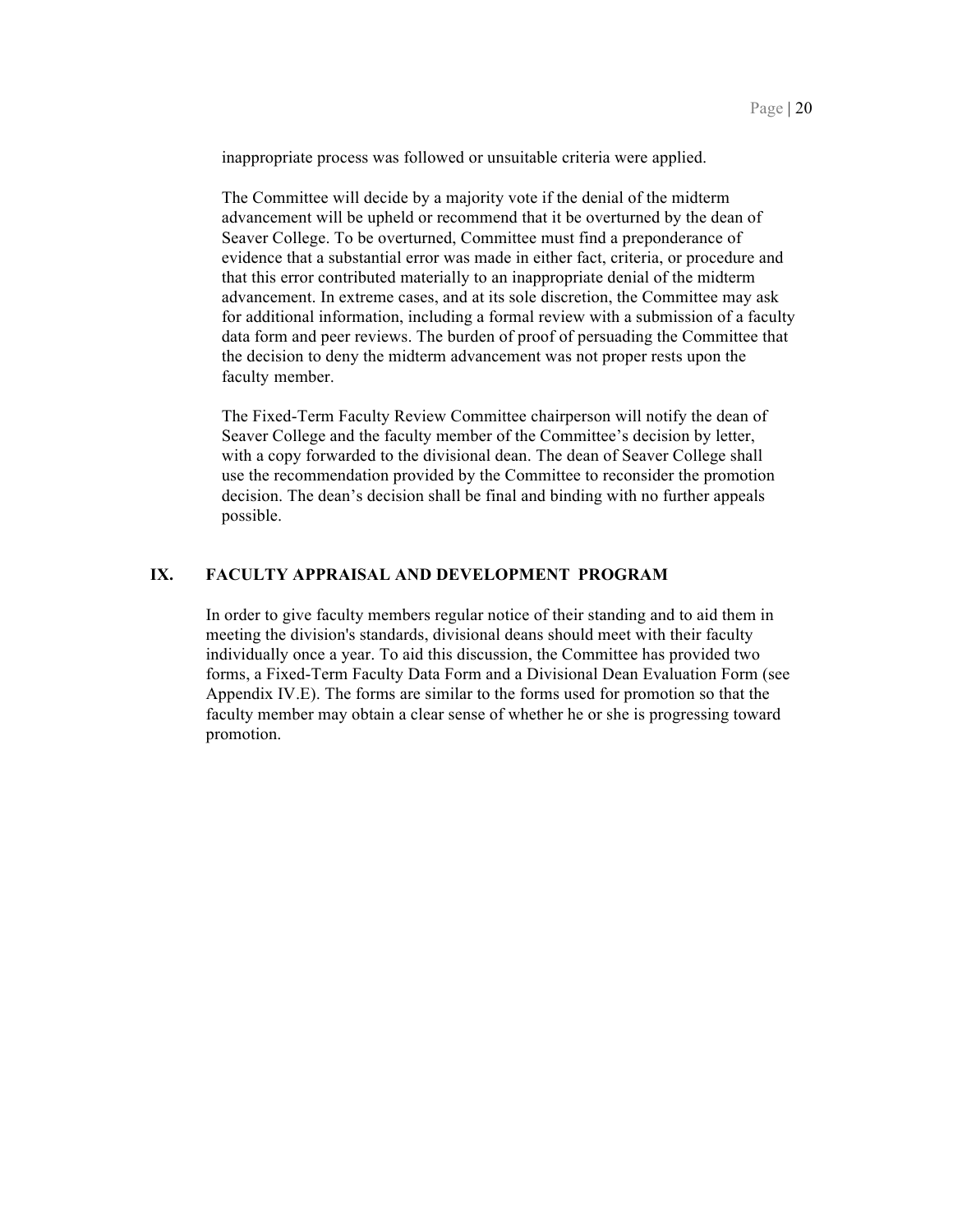#### **APPENDIX I. FIXED-TERM FACULTY REVIEW CALENDAR\***

| June 1      | All fixed-term faculty who will be reviewed by the Fixed-Term<br>Faculty Review Committee the following academic year will be<br>notified of eligibility. |
|-------------|-----------------------------------------------------------------------------------------------------------------------------------------------------------|
| October 1   | All fixed-term faculty will be notified of their status (rank and step).                                                                                  |
| November 1  | All materials relating to candidate's application for promotion must be<br>received by the division representative.                                       |
| November 15 | All materials relating to a candidate's application for midterm<br>advancement review must be submitted to the candidate's divisional<br>dean.            |
| December 1  | All peer and divisional dean forms for promotion must be turned into<br>the division representative.                                                      |
| January 15  | Divisional deans will submit a recommendation to the dean of Seaver<br>College regarding a candidate's midterm review.                                    |
| February 1  | Decisions on promotion will be forwarded from the Fixed-Term Faculty<br>Review Committee to the dean of Seaver College.                                   |
| March 1     | Dean of Seaver College will inform fixed-term faculty of his or her<br>decision regarding both promotion and midterm reviews.                             |

\* This calendar is subject to change if the deadline falls on a weekend. In such an instance, the deadline will be the following Monday.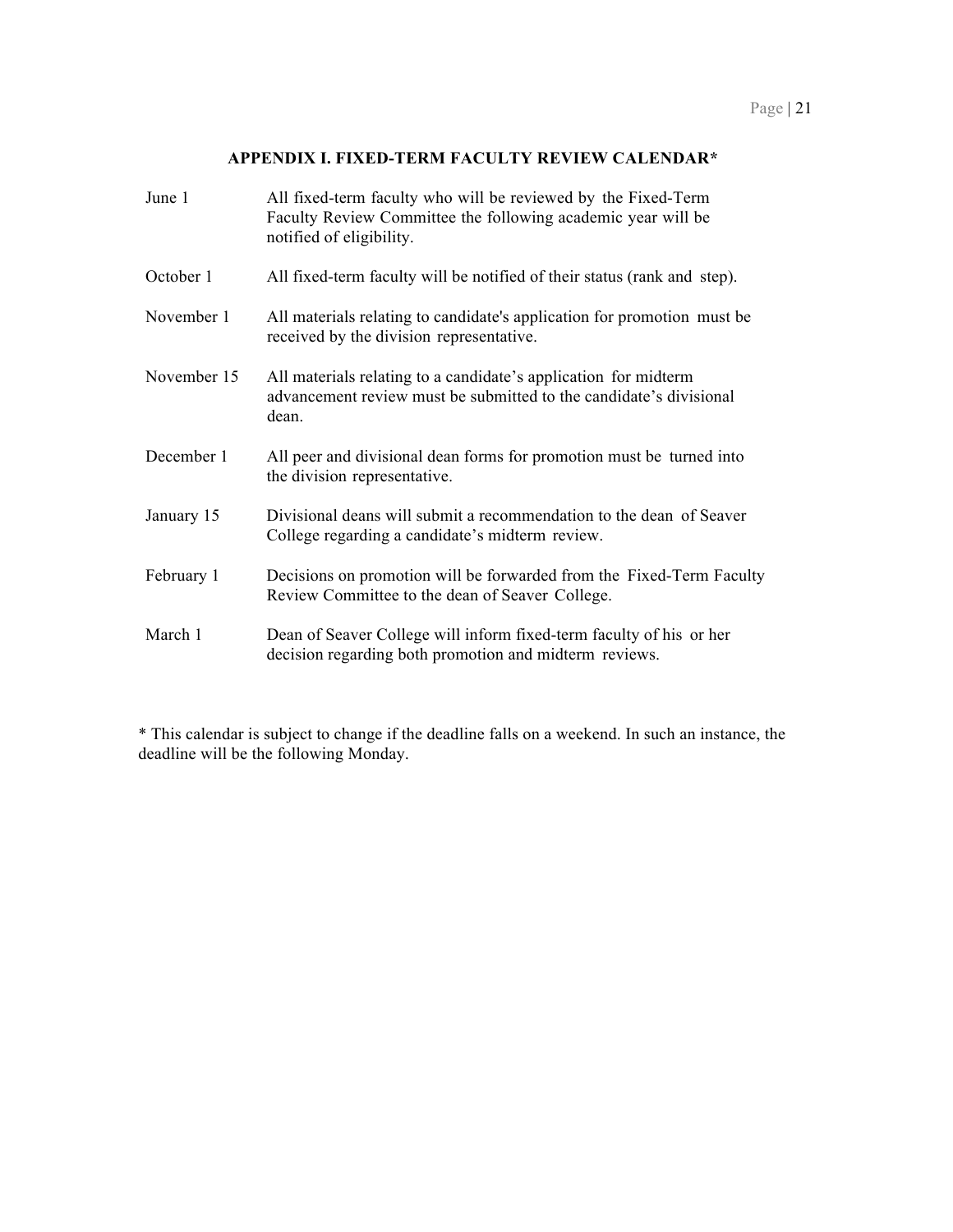| Rank             | Year(s) <sup>2</sup> | <b>Step</b>  | Teaching                 | Practice                 |
|------------------|----------------------|--------------|--------------------------|--------------------------|
| <b>Visiting</b>  |                      |              |                          |                          |
| <b>Visiting</b>  | 2                    |              |                          |                          |
| <b>Visiting</b>  | 3                    |              |                          |                          |
| <b>Visiting</b>  | $\overline{4}$       |              |                          |                          |
| <b>Visiting</b>  | 5                    |              |                          |                          |
| <b>Assistant</b> | $6 - 8$              | I            |                          |                          |
| <b>Assistant</b> | $9 - 11$             | П            | Assistant $I + 3$ yrs.   | Assistant $I + 3$ yrs.   |
| <b>Associate</b> | 12-14                |              | Assistant II + $3$ yrs.  | Assistant II + $3$ yrs.  |
| <b>Associate</b> | $14 - 16$            | $\rm II$     | Associate I + 3 yrs.     | Associate $I + 3$ yrs.   |
| <b>Professor</b> | 17-19                |              | Associate II + $3$       | Associate II + $3$       |
| <b>Professor</b> | $20 - 22$            | $\rm II$     | Professor $I + 3$ years  | Professor $I + 3$ years  |
| Professor        | $23 - 25$            | $\mathbf{I}$ | Professor II + 3 years   | Professor II + 3 years   |
| <b>Professor</b> | 26-28                | Ш            | Professor III + 3 years  | Professor III + 3 years  |
| <b>Professor</b> | $29 - 31$            | IV           | Professor IV + 3 years   | Professor IV + 3 years   |
| <b>Professor</b> | $32 - 34$            | V            | Professor $V + 3$ years  | Professor $V + 3$ years  |
| <b>Professor</b> | 35-37                | VI           | Professor $VI + 3$ years | Professor $VI + 3$ years |

# **APPENDIX II. PLACEMENT SCHEDULE1, 3**

<sup>1</sup> For information concerning placement on promotional tracks, see Section V.

 $2$ <sup>2</sup> Years given are completed years as of the end of the academic calendar.

<sup>3</sup>If a faculty member moves from one academic division to another, he or she must be reviewed by the Fixed-Term Faculty Review Committee. The Committee and the Seaver Dean's office will make a determination as to the appropriateness of the change and decide whether adjustments should be made as to placement. If the highest academic degree is not in the area where the major teaching is to be done, there could be a change in the type and level of the appointment.

Page | 22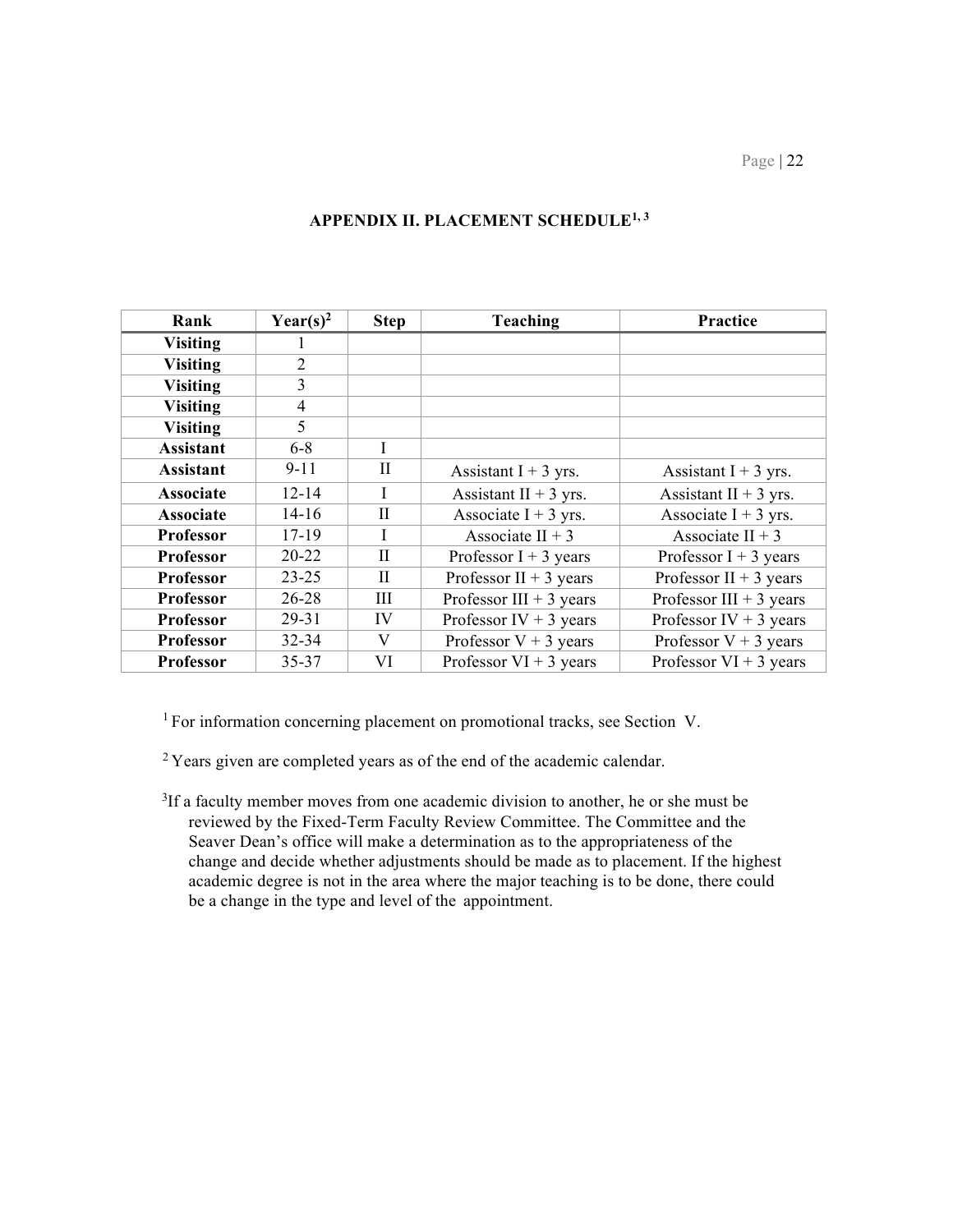# **APPENDIX III. NOTIFICATION OF STATUS**

Date:

Dear : in the set of the set of the set of the set of the set of the set of the set of the set of the set of the set of the set of the set of the set of the set of the set of the set of the set of the set of the set of the

 As your representative on the Fixed-Term Faculty Review Committee, it is my responsibility periodically to update, communicate, and verify your placement status. As of  $\qquad \qquad$ , Fixed-Term Faculty Review Committee records indicate the following status.

Present rank: \_

Next scheduled review for rank promotion: November 1, 20 (effective August 20 )

Next scheduled midterm review: November 15, 20 (effective Fall 20 \_\_\_\_)

Please evaluate this information carefully. Call me at extension\_\_\_\_\_\_\_if you have questions,

suggestions, or clarifications. Please return this form to me, signed by you and indicating

either your agreement or corrections on the appropriate lines, no later than

Sincerely,

l,

 Fixed-Term Faculty Review Committee Faculty Representative on

□ The information stated above is correct.

□ The information stated above is incorrect as follows:

 cc: Division Representative Faculty Member

Signature

.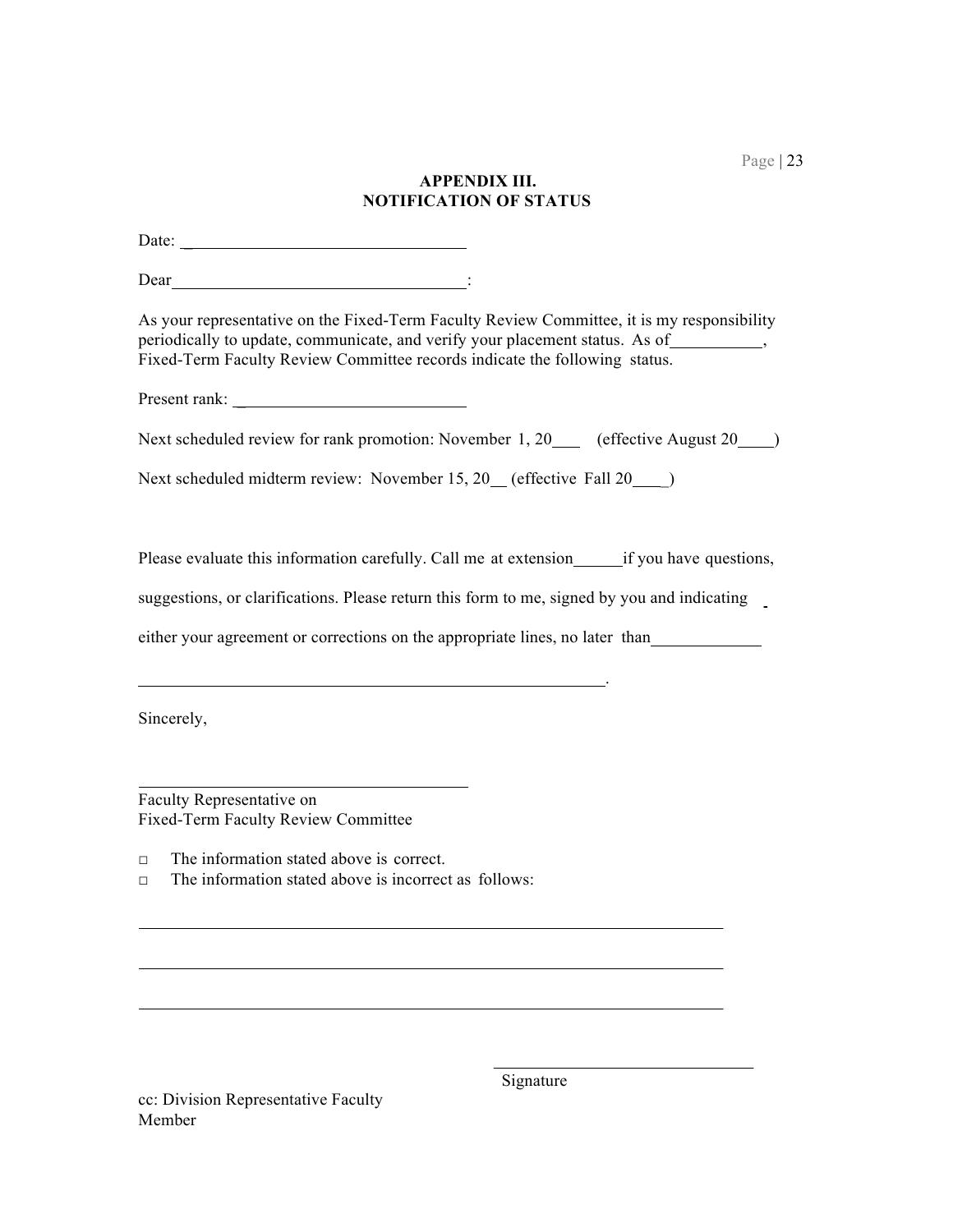# **APPENDIX IV.**

#### **FORMS RELATED TO PROMOTIONS IN RANK**

- A. Notification of Eligibility for Promotion
- B. Notification of Peer Reviewer for Promotion
- C. Fixed-Term Faculty Data Form—Candidate for Promotion
- D. Designated Peer Evaluation Form for Promotion
- E. Supervisor's Evaluation Form for Promotion
- F. Peer Evaluation for Promotion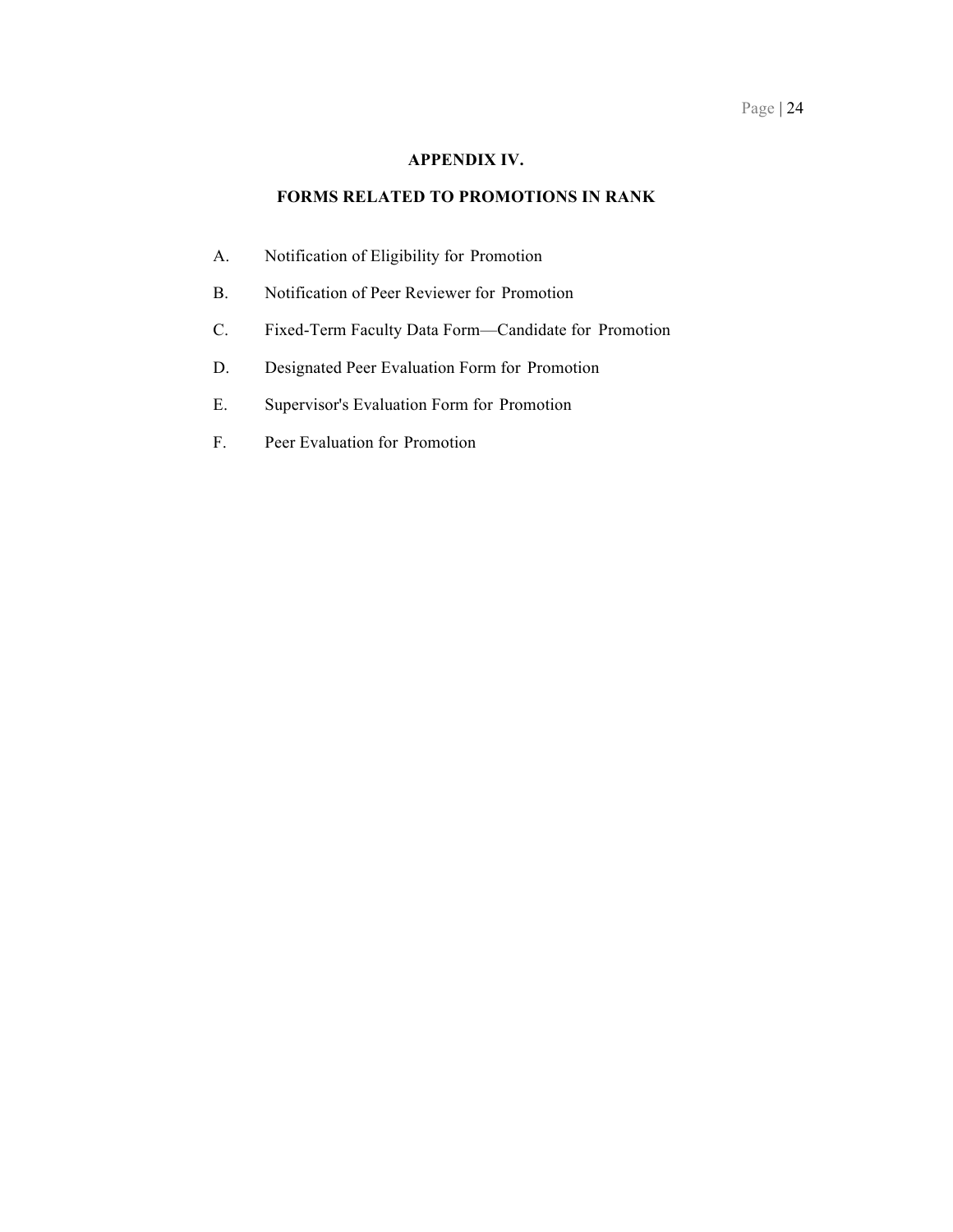# **IV. A. NOTIFICATION OF ELIGIBILITY FOR PROMOTION SEAVER COLLEGE**

Date:  $\overline{\phantom{a}}$ 

Dear :

 As your faculty representative on the Fixed-Term Faculty Review Committee, it is my responsibility to inform you that you must apply for promotion this year.

 The process of evaluation will include the following elements: (1) divisional dean evaluation, (2) designated peer evaluation, (3) responses from additional peers, (4) student evaluations. As your Fixed-Term Faculty Review Committee Representative, I will soon contact you to assist you in selecting the five peers who will fill out a Designated Peer Evaluation Form.

 To assist this process, you should complete the Fixed- Term Faculty Data Form (Form IV: C) and compile a file of relevant materials and give it to me by \_\_\_\_\_\_\_. This file will ultimately be made available to your divisional dean and your designated peers to look at before they fill out their respective forms.

 The file should contain the following: (1) a copy of your Fixed-Term Faculty Data Form (available at<http://seaver.pepperdine.edu/about/administration/dean/faculty/rtp/pepperdine.edu>/ about/administration/dean/faculty/ftf/default/)(2) teaching materials, such as course syllabi, copies of examinations, paper assignments, reading lists, and handouts specially devised by you, and any other material which you believe will enable your peers to get a sense of your teaching methods; (3) any materials relating to contributions you have made in the area of professional and community service; and (4) any personal reflections and evaluations on your work as a teacher, advisor, or in any other area..

The Committee expects to study all the materials returned to it and to make a recommendation to the administration by questions you may have relating to the evaluation process. Feel free to call on me at x . I would be happy to discuss with you any

Very truly yours,

 Faculty Representative on the Fixed-Term Faculty Review Committee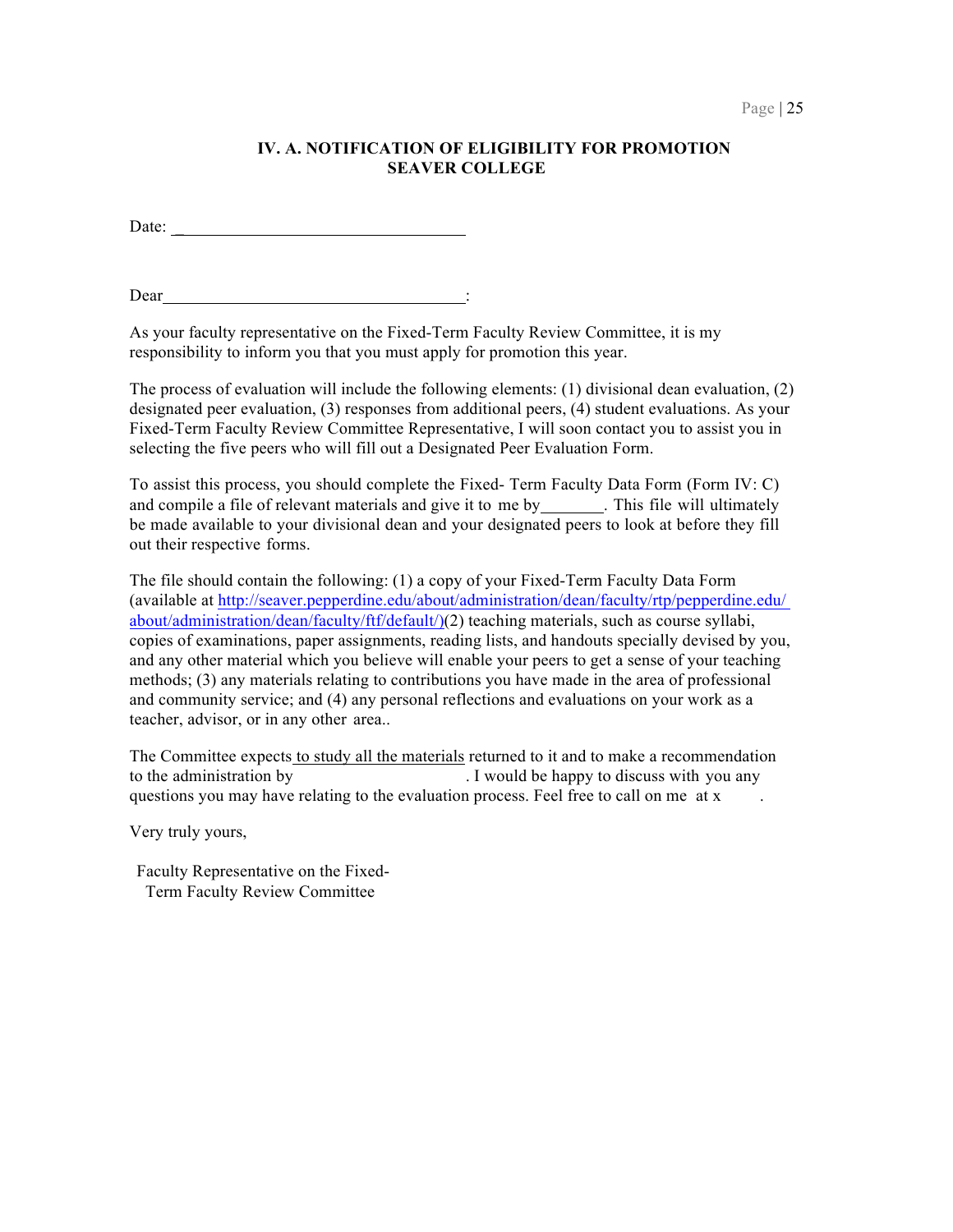# **IV. B. NOTIFICATION OF PEER REVIEWER FOR PROMOTION SEAVER COLLEGE**

Date:

Dear :

Your colleague, https://www.facebook.com/intervalue.com/intervalue.com/intervalue.com/intervalue.com/intervalue.com/intervalue.com/intervalue.com/intervalue.com/intervalue.com/intervalue.com/intervalue.com/intervalue.com/i

 The Fixed-Term Faculty Review Committee has identified you as a designated peer to evaluate the candidate's teaching and service. The candidate's materials are on file in the candidate's division office for your perusal.

 A Designated Peer Evaluation form (Form IV: D), to be completed by you, is required as part of your evaluation. Please note that your responses must be typed and submitted on the Designated Peer Evaluation form. For your convenience, the evaluation form is available at <http://seaver.pepperdine.edu/about/administration/dean/faculty/rtp/pepperdine.edu/about>/ administration/dean/faculty/ftf/default/

 The Committee reminds you that your comments should be candid and that you should provide explicit reasoning for your evaluation of the candidate's teaching and service. Sweeping and unsupported generalities, whether positive or negative, are not helpful to the Committee. Do not hesitate to offer criticisms, which often strengthen the candidate's case because they prove the reviewer's objectivity and lend credibility to the positive comments. All evaluations are held in the strictest confidence.

 We ask that you allocate sufficient time as a reviewer to provide the Committee with a of the candidates whom we evaluate, we rely on the evaluations of those who are. In thorough, detailed review. Since most of the committee members are not experts in the fields particular, we need your evaluation of the quality and significance of the activities described in the candidate's file, whether it be class syllabi, sample exams, acts of service, etc.

 You should attend at least one class session of the candidate. Arrange with the candidate in advance to avoid visiting on days when exams, films, guest speakers, or other atypical class activities are planned. You may visit classes singly or with other peer reviewers as the candidate desires. You should arrive in the classroom on time and should stay until the class has been dismissed. The candidate need not introduce you to the class, but may at his or her discretion.

Be as unobtrusive as possible during this class visit.

evaluation form to me by In order for the candidate to receive a fair review, it is critical that you return your completed . Thank you for undertaking this important responsibility.

Very truly yours,

Fa**Eerliny Raepritsye RtatiivesvoCo Frimmedittee**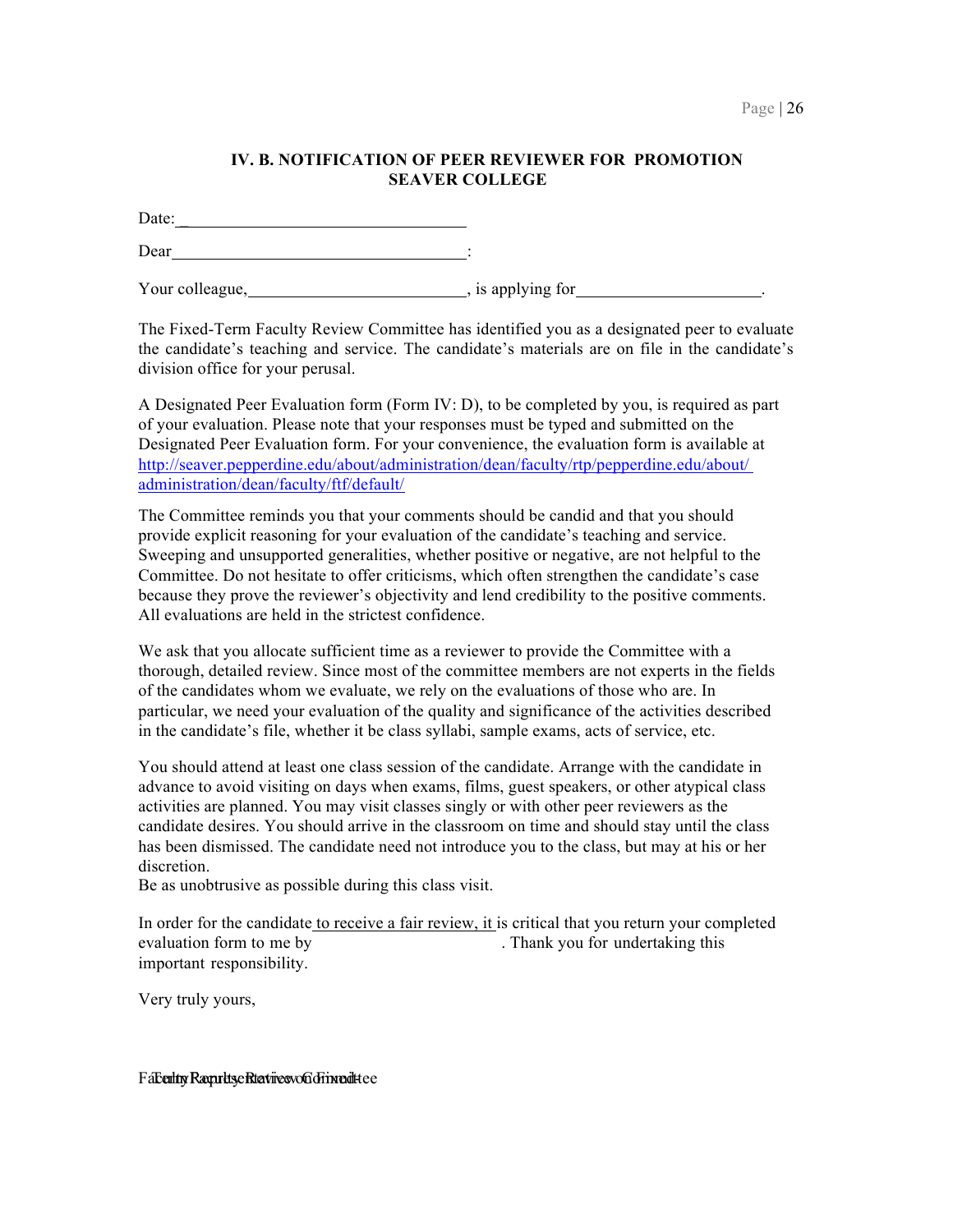# **IV. C. FIXED- TERM FACULTY DATA FORM —CANDIDATE FOR PROMOTION SEAVER COLLEGE**

This form should be filled out by the candidate. As this form is completed, remember that it will be seen, as submitted, by the school committees and deans before the approval process is complete. Please include any additional documentation which might be helpful in this evaluation. Please use the computer to complete this form.

#### PERSONAL DATA

Date

- 1. Name of Candidate Signature
- 2. Application for promotion to (rank)
- 3. Summarize your education, listing each school and dates attended, degrees conferred, special honors received, etc. Begin with the most recent.
- 4. Pepperdine Employment History
	- a. Date of first employment with Pepperdine University:
	- b. Date of first employment in your present position:
	- c. Rank at which you began:
	- d. List all promotions attained and dates they occurred:
	- e. Total years of teaching experience at Pepperdine University:
	- f. Any reassigned time received for research, committee work, etc.

#### TEACHING

- 5. List all schools other than Pepperdine University at which you have taught, including your rank and the dates of your appointments. Begin with the most recent.
- 6. List all of the courses you have taught at Pepperdine University.
- 7. List teaching responsibilities not reflected above, including student advising, thesis and dissertation committee responsibilities, student research projects, development of new courses or programs, supervision of student interns, coaching debate, moot court or similar teams. Provide an analysis of your teaching methodologies, strategies and objectives, listing steps you have taken to improve your teaching. Provide reflective statements on teaching tools developed and on student evaluations. Provide evidence of student learning.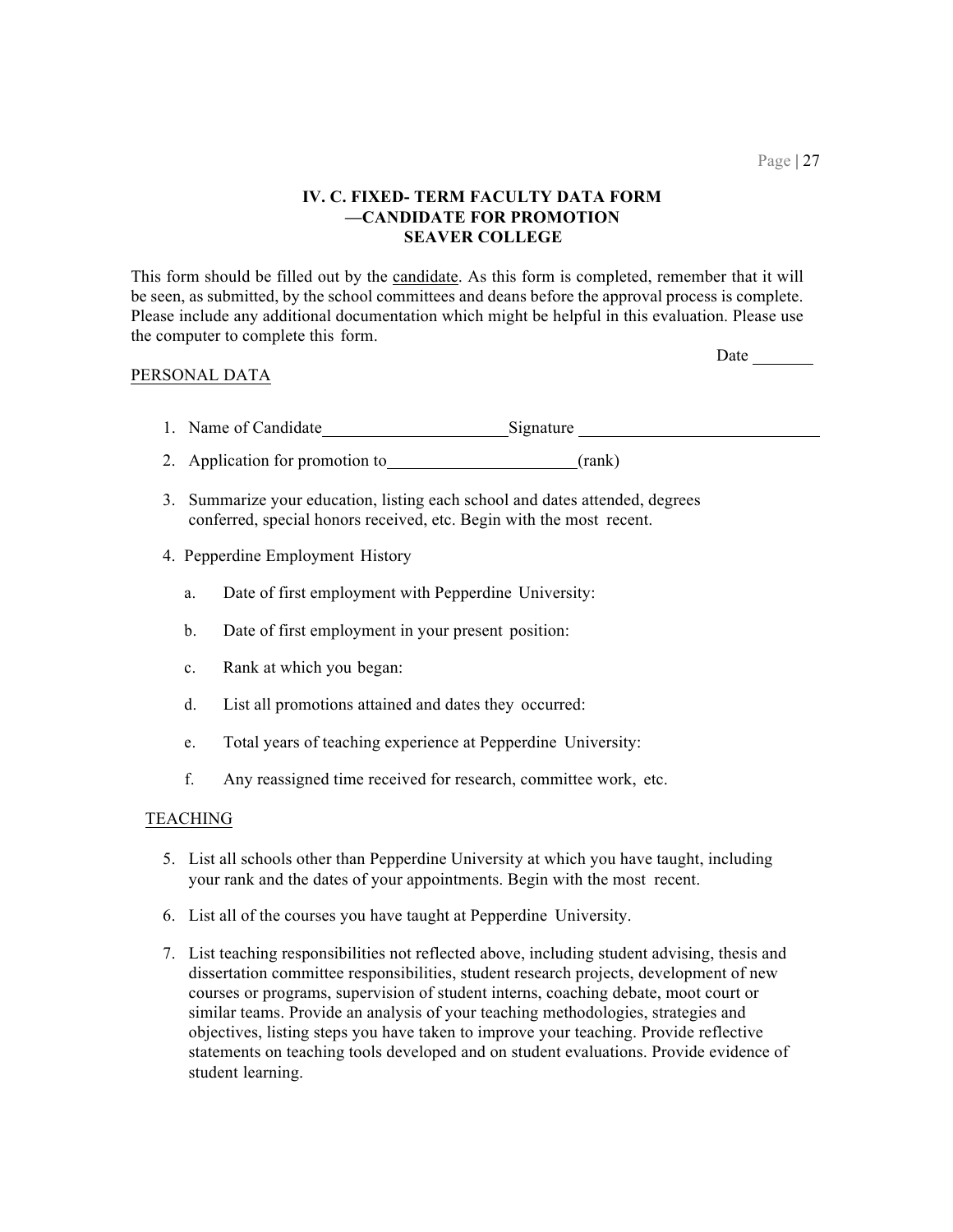#### PROFESSIONAL SERVICE

 1. List and date relevant membership, activities, and offices held in professional associations and societies, including editorships of professional journals.

# UNIVERSITY SERVICE

 2. List committees served on, administrative assignments, sponsorship of student organizations, work with faculty organizations, general student advisement, and chapel/ convocation involvement.

# COMMUNITY SERVICE

 3. List all community service activities, especially those associated with civic or service organizations, including offices held.

# SUPPORT FOR CHRISTIAN VALUES

 4. Describe your consistent pattern of support for generally accepted Christian values and and describe your active participation in a community of faith. If possible, discuss your integration of faith and learning in the classroom. the mission of Pepperdine University as these are described in the Mission Statement,

#### ADDITIONAL FACTORS

5. State other factors, if any, which you wish the Committee to consider.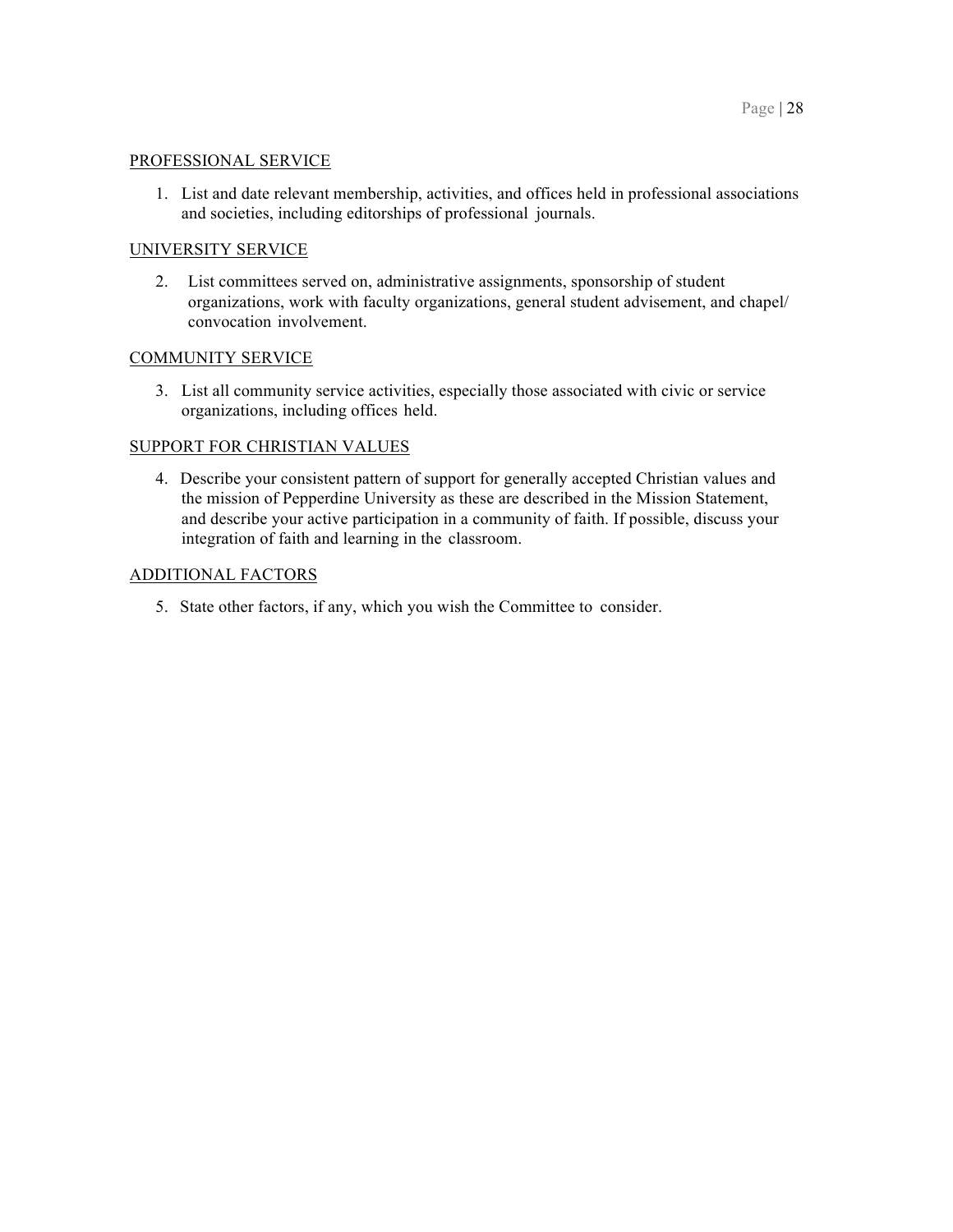#### **APPENDIX IV. D. DESIGNATED PEER EVALUATION FORM FOR PROMOTION SEAVER COLLEGE**

| Name of candidate_           | Date      |  |
|------------------------------|-----------|--|
| Application for promotion to |           |  |
| Respondent's name            | Signature |  |
| Respondent's title           |           |  |

 All candidates for promotion are evaluated in the following areas: teaching; service to the community and the institution; and support for Christian values and the mission of Pepperdine University. After carefully reviewing the candidate's file, please complete the following questionnaire. In each of the ratings, compare the candidate with other teachers in this school and, if possible, at comparable institutions.

 Summarize your evaluation of the candidate by circling the appropriate word(s) under the headings below. Please word process all responses.

#### I. TEACHING EFFECTIVENESS

A. Quality of Teaching

 Has a thorough grasp of the subject, demonstrates interest in quality of teaching; knowledgeable in areas allied with the general field taught; is aware of new developments in related fields, is well read beyond the subject taught. Works to contextualize course content with General Education and to student values when is thoughtful in selection and preparation of texts, reading lists, projects; is appropriate.

Marginal Poor Marginal Good Very Good Outstanding

Please comment:

B. Teaching Skills

 Exhibits skill in communicating with classes; is dependable in preparing for and meeting classes; returns papers promptly; upgrades teaching techniques, works assignments; gives appropriate and adequate feedback to students regarding their performance; provides evidence of student learning. toward improving teaching performance; is thoughtful in creation of syllabi and

Marginal Poor Marginal Good Very Good Outstanding

Please comment: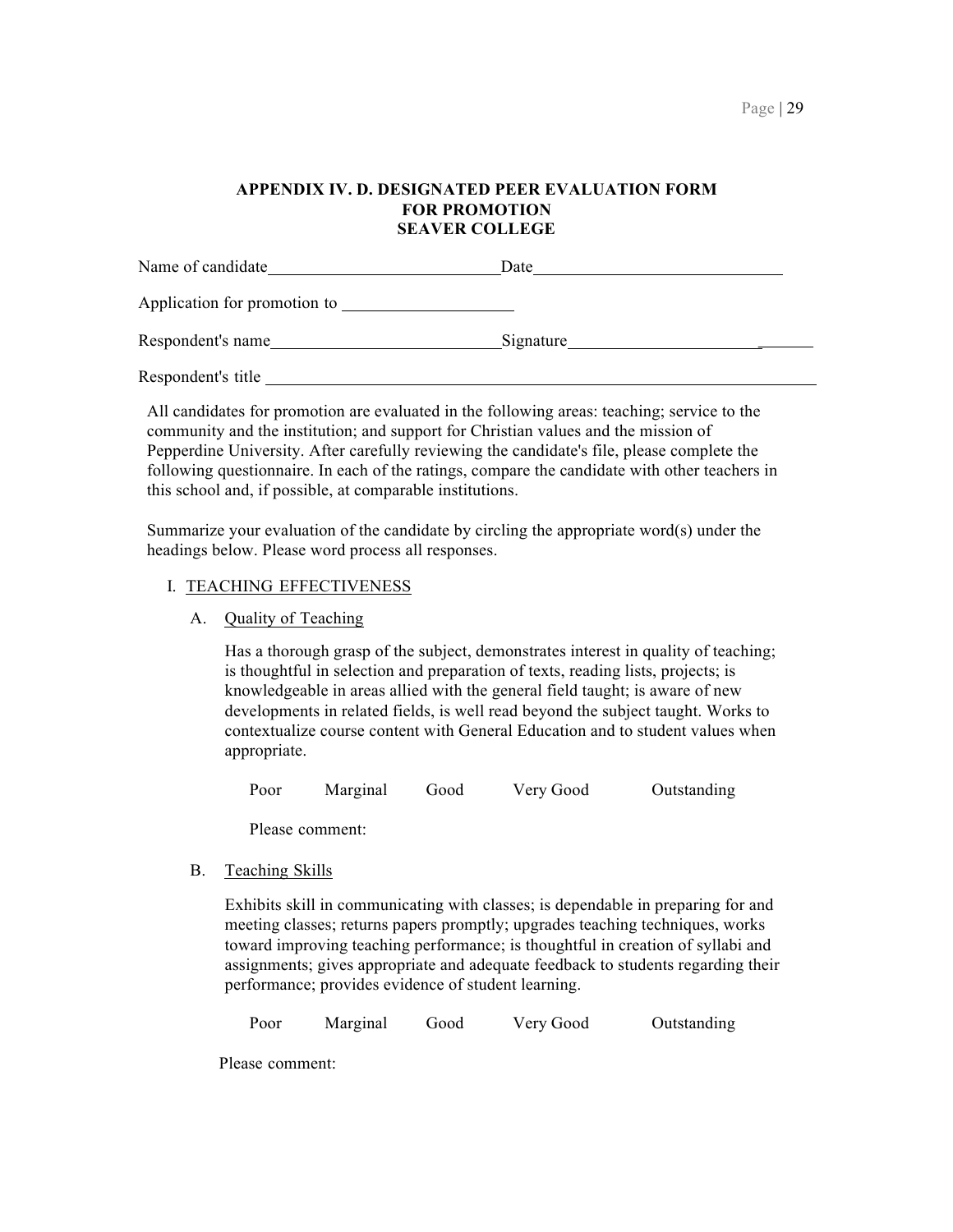C. Concern for Students

 Shows concern for students' personal development; recognizes and greets students out of class; keeps regular and sufficient office hours. If applicable, is effective in counseling and advising students, conscientious in advising duties, and in keeping appointments with students.

Marginal Poor Marginal Good Very Good Outstanding

Please comment:

# II. SERVICE

A. Professional Service

 Actively participates in appropriate professional organizations; holds office in state, regional, or national professional organizations; holds advisory and consultative positions of recognized stature; holds committee membership at the national, regional, or state level; attends professional meetings on a regular basis.

Marginal Poor Marginal Good Very Good Outstanding

Please comment:

B. University Service

 Does committee work effectively; carries out administrative responsibility within the school or division; sponsors student organizations; works with faculty organizations.

Marginal Poor Marginal Good Very Good Outstanding

Please comment:

C. Community Service

 Actively participates in community and public service through church, service or civil organizations.

Marginal Poor Marginal Good Very Good Outstanding

Please comment:

# III. SUPPORT FOR CHRISTIAN VALUES

 Evaluate the candidate's consistent pattern of support for generally accepted Christian values and the mission of Pepperdine University as these are described in the Mission Statement.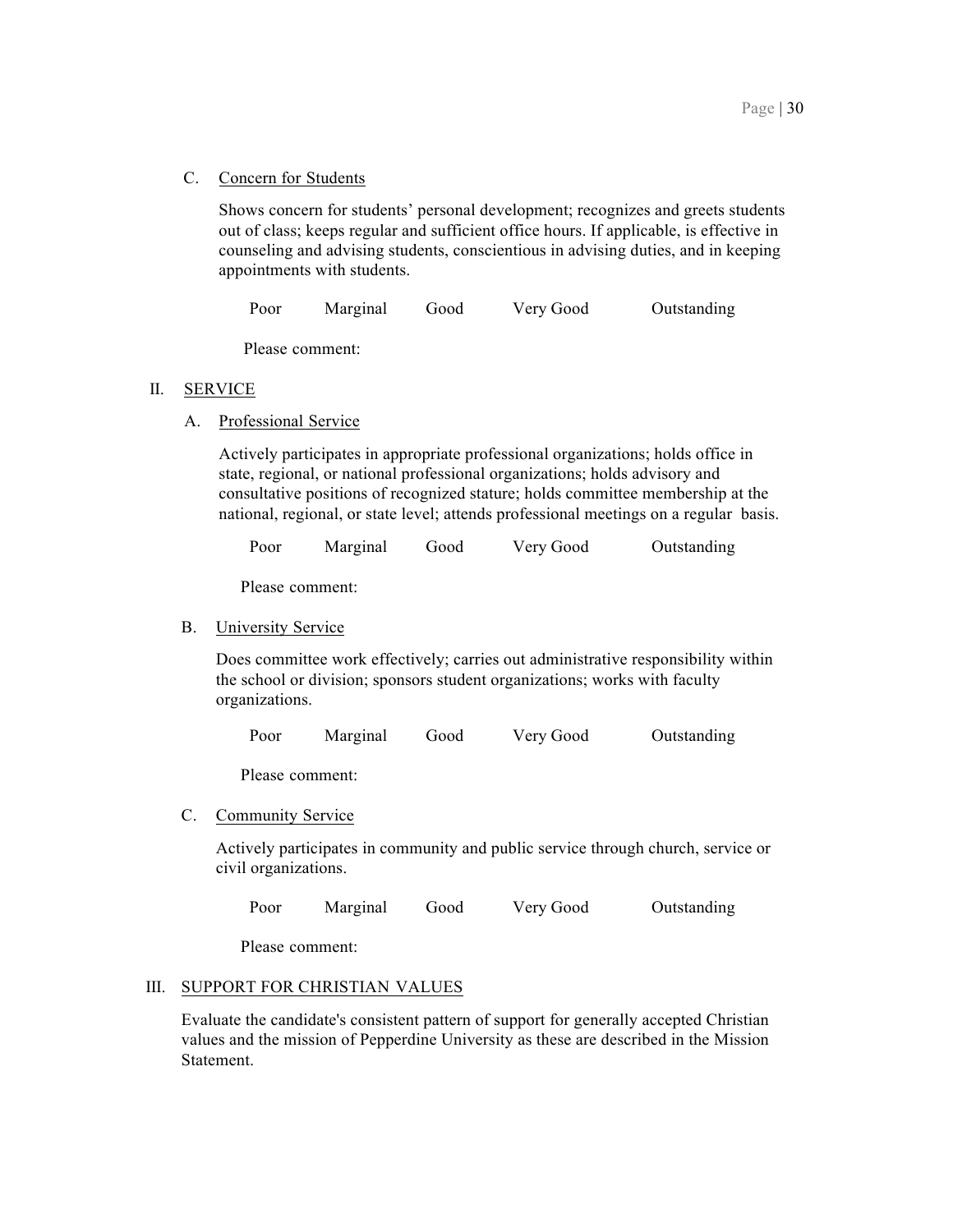# IV. ADDITIONAL FACTORS

Please state other factors, if any, which you feel should be considered.

#### V. PROMOTION RECOMMENDATION (check one)

- I recommend without reservations that promotion be granted.
- I recommend with reservation that promotion be granted.

My reservations are:

I recommend that promotion not be granted.

Please comment: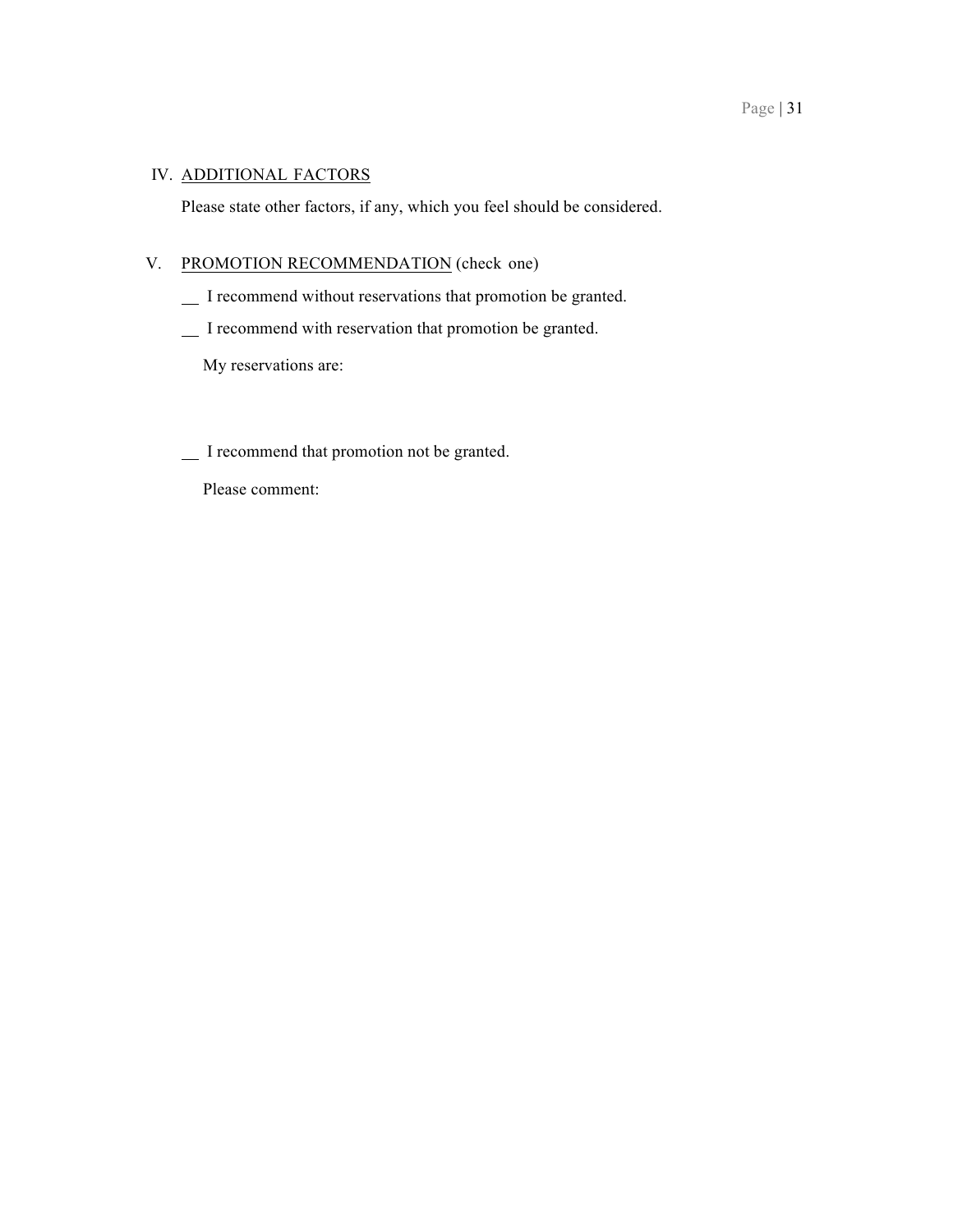# **IV. E. SUPERVISOR'S EVALUATION FORM FOR PROMOTION SEAVER COLLEGE**

| Name of candidate            | Date      |
|------------------------------|-----------|
| Application for promotion to |           |
| Respondent's name            | Signature |
| Respondent's title           |           |

 All candidates for promotion are evaluated in the following areas: teaching; service to the community and the institution; and support for Christian values and the mission of Pepperdine University. After carefully reviewing the candidate's file, please complete the following questionnaire. In each of the ratings, compare the candidate with other teachers in this school and, if possible, at comparable institutions.

 Summarize your evaluation of the candidate by circling the appropriate word(s) under the school committees and deans before the approval process is complete. Please use a computer headings below. As this form is completed, remember that it is seen, as submitted, by the to complete this form.

#### I. TEACHING EFFECTIVENESS

# A. Quality of Teaching

 Has a thorough grasp of the subject, demonstrates interest in quality of teaching; knowledgeable in areas allied with the general field taught; is aware of new developments in related fields, is well read beyond the subject taught. Works to contextualize course content with General Education and to student values when is thoughtful in selection and preparation of texts, reading lists, projects; is appropriate.

Marginal Poor Marginal Good Very Good Outstanding

Please comment: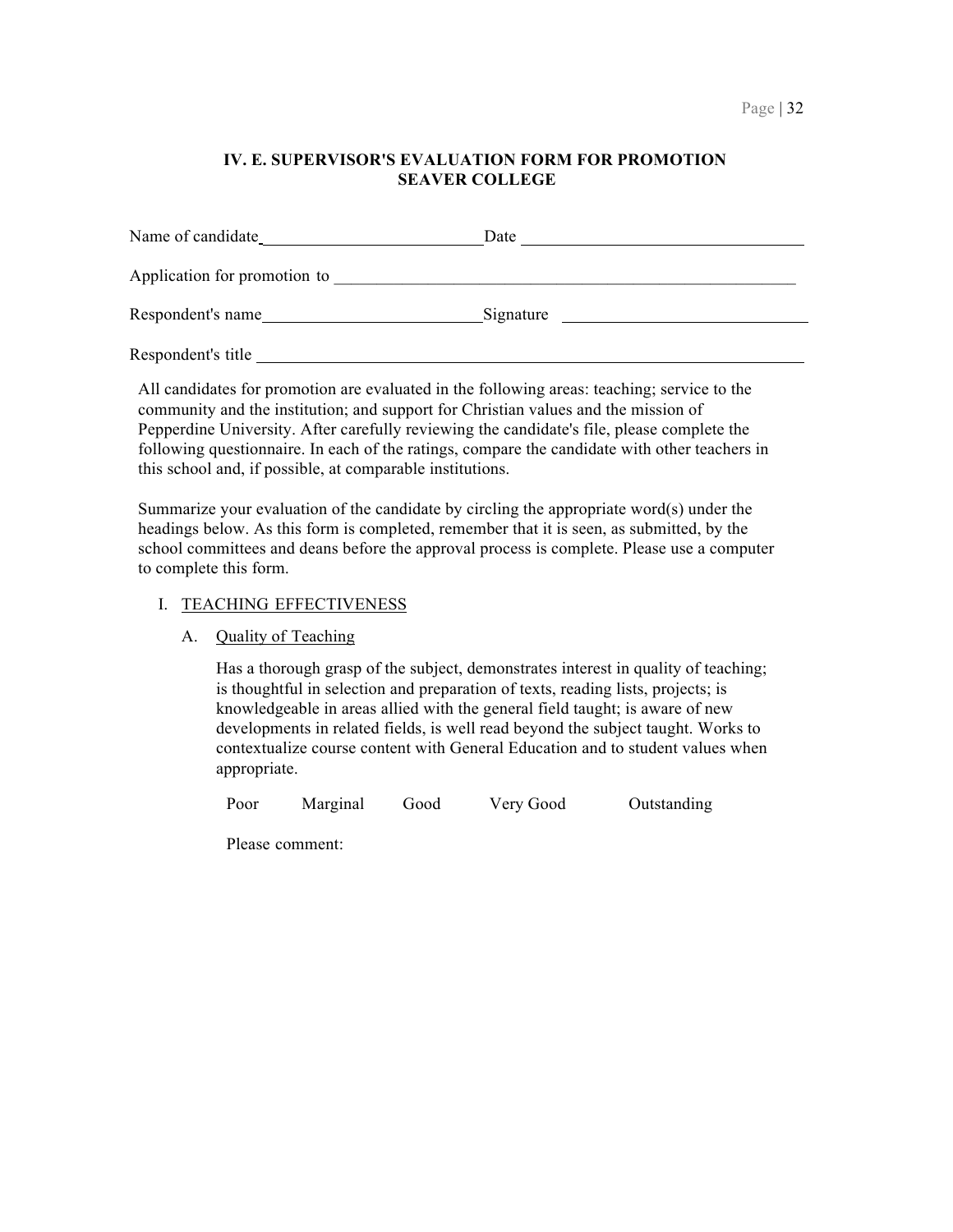# B. Teaching Skills

 Exhibits skill in communicating with classes; is dependable in preparing for and meeting classes; returns papers promptly; upgrades teaching techniques, works assignments; gives appropriate and adequate feedback to students regarding their performance; provides evidence of student learning. toward improving teaching performance; is thoughtful in creation of syllabi and

Marginal Poor Marginal Good Very Good Outstanding

Please comment:

# C. Concern for Students

 Shows concern for students' personal development; recognizes and greets students out of class; keeps regular and sufficient office hours. If applicable, is effective in counseling and advising students, conscientious in advising duties, and in keeping appointments with students.

Marginal Poor Marginal Good Very Good Outstanding

Please comment:

# D. Student Evaluations

 For each course the candidate has taught at Pepperdine University during the last three years, list the course number, class size, student-evaluation average (on a five-point scale), and average of the grades awarded in the class.

| Course Title and Number Class Size Average Evaluation |  |  | Average Class Grade |
|-------------------------------------------------------|--|--|---------------------|
|-------------------------------------------------------|--|--|---------------------|

 How do the candidate's student evaluations compare with those of other teachers in comparable courses?

# II. SERVICE

# A. Professional Service

 Actively participates in appropriate professional organizations; holds office in state, regional, or national professional organizations; holds advisory and consultative positions of recognized stature; holds committee membership at the national, regional, or state level; attends professional meetings on a regular basis.

Marginal Poor Marginal Good Very Good Outstanding

Please comment:

# B. University Service

 Does committee work effectively; carries out administrative responsibility within the school or division; sponsors student organizations; works with faculty organizations.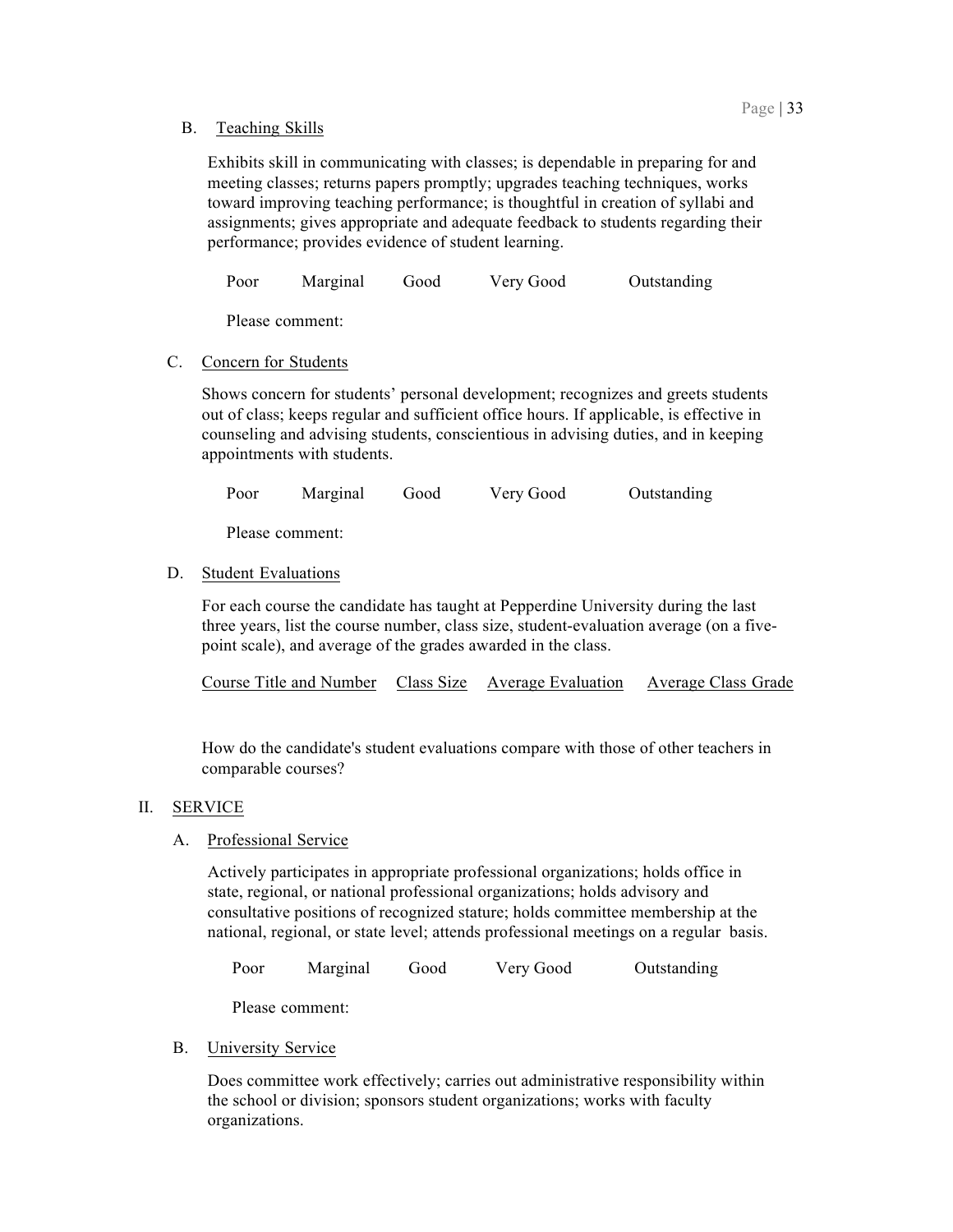| Poor | Marginal | Good | Very Good | Outstanding |  |
|------|----------|------|-----------|-------------|--|
|      |          |      |           |             |  |

Please comment:

# C. Community Service

 Actively participates in community and public service through church, service or civil organizations.

Marginal Poor Marginal Good Very Good Outstanding

Please comment:

# III. SUPPORT FOR CHRISTIAN VALUES

 Evaluate the candidate's consistent pattern of support for generally accepted Christian values and the mission of Pepperdine University as these are described in the Mission Statement. If you have knowledge, please comment on the candidate's participation in a community of faith.

# IV. ADDITIONAL FACTORS

Please state other factors, if any, which you feel should be considered.

# V. PROMOTION RECOMMENDATION

(check one)

- I recommend without reservations that promotion be granted.
- I recommend with reservation that promotion be granted.

My reservations are:

I recommend that promotion not be granted.

Please comment: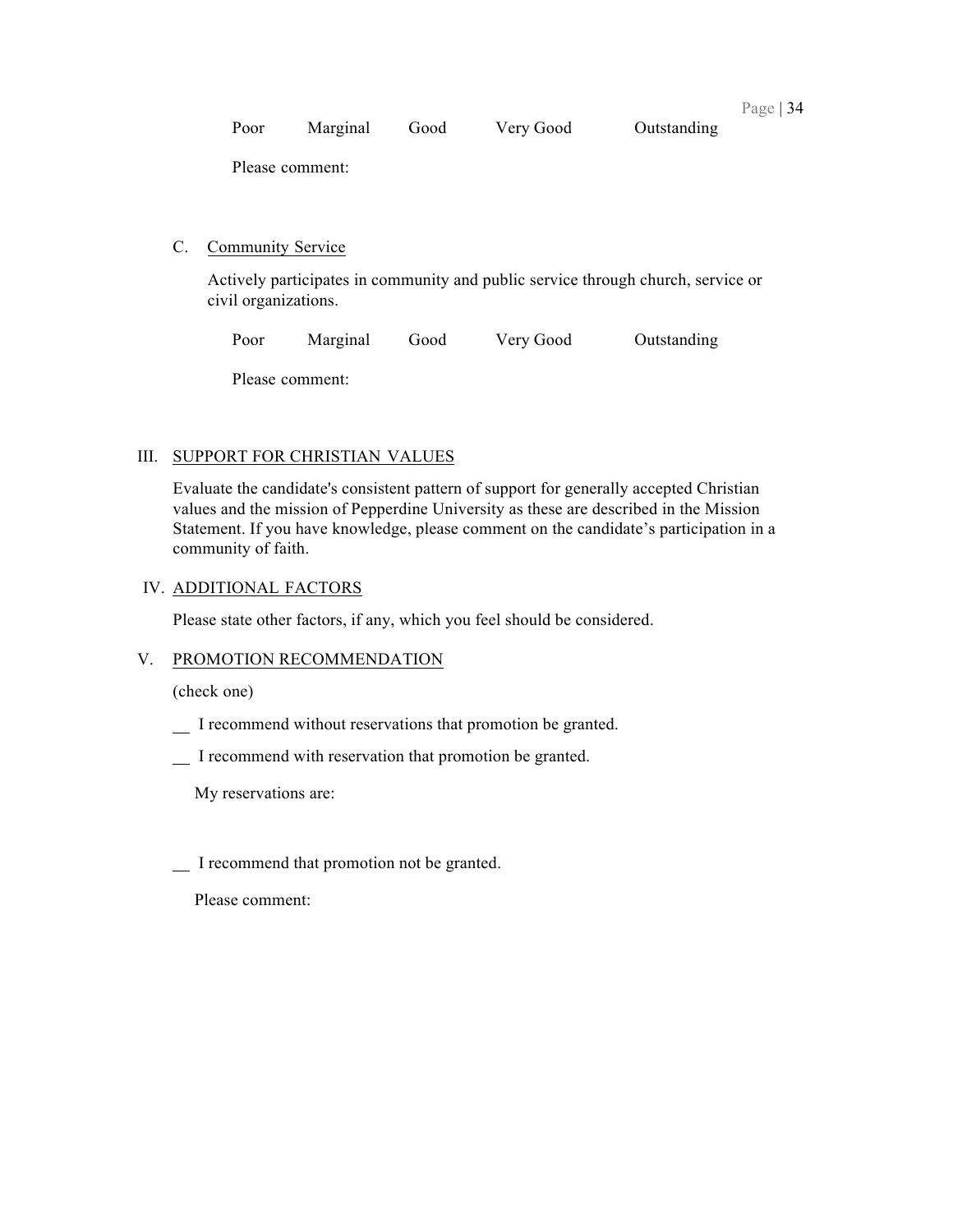## **IV. F. PEER EVALUATION FOR PROMOTION SEAVER COLLEGE**

| Name of Candidate   | Date      |  |
|---------------------|-----------|--|
| Respondent's Name   | Signature |  |
| Return requested by | tο        |  |

 All candidates for promotion in rank are evaluated in the areas of teaching and service. In addition, the candidate's basic support of general accepted Christian values and the mission of Pepperdine University as described in the Mission Statement of Pepperdine University is of great importance.

 If you have any specific information concerning the candidate in any of these areas, please discuss in detail. Even if you wish to make no comment, please sign and return.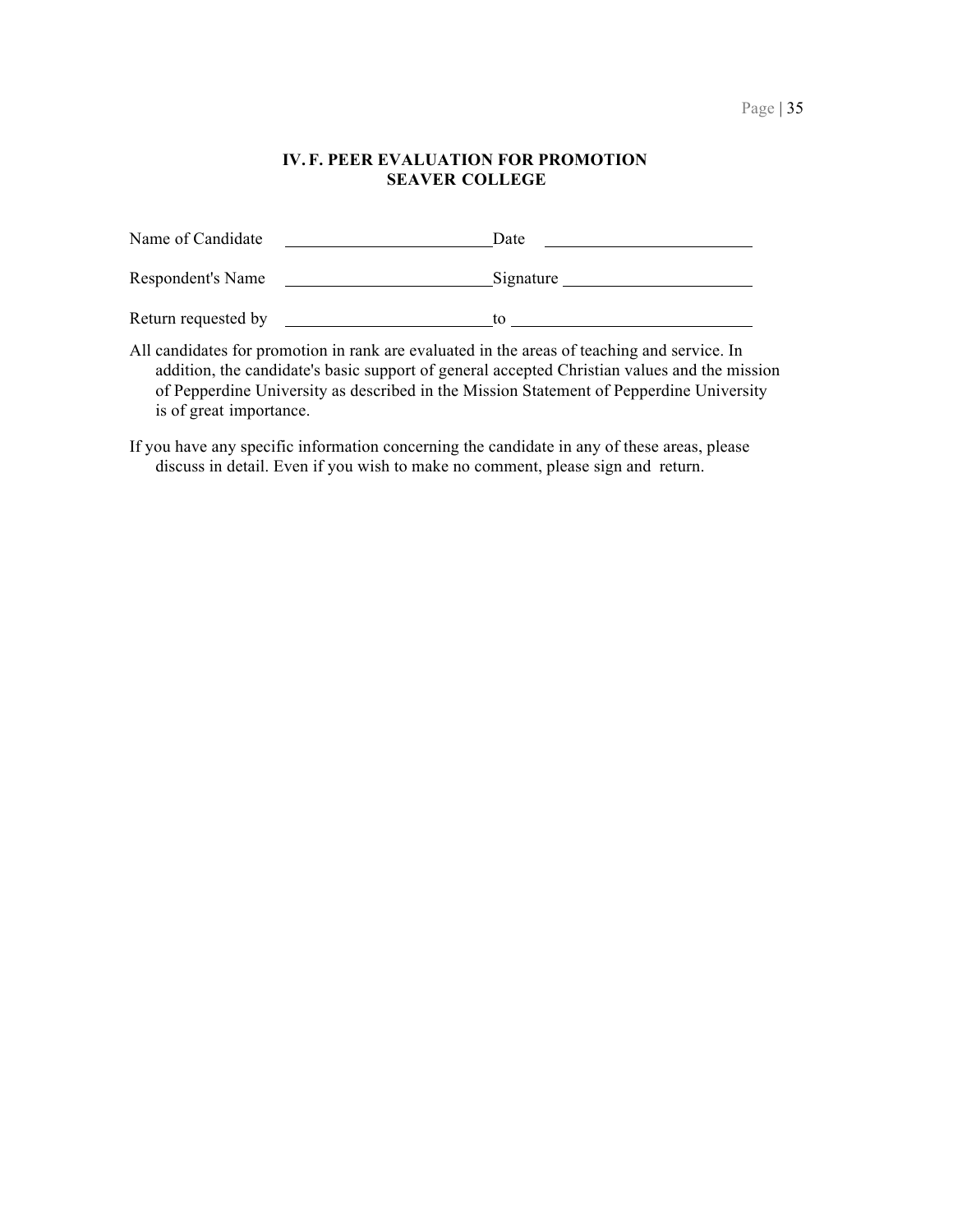# **V. FIXED TERM FACULTY DATA FORM FACULTY DEVELOPMENT AND APPRAISAL PROGRAM SEAVER COLLEGE**

|                    | Date:                                                                                                                                                                                                                                                                          |  |
|--------------------|--------------------------------------------------------------------------------------------------------------------------------------------------------------------------------------------------------------------------------------------------------------------------------|--|
| Name of Candidate: | Signature:                                                                                                                                                                                                                                                                     |  |
|                    | The purpose of this form is to promote communication between faculty member and<br>divisional dean about the faculty member's development. It is to be held confidential by<br>faculty member and divisional dean, and is not a part of the official evaluation for promotion. |  |
|                    | Please complete the form in as much detail as possible. Include any additional documentation                                                                                                                                                                                   |  |

 which might help the divisional dean to evaluate your performance in the areas of teaching and service.

I. TEACHING

 List courses you teach. For each course taught, please provide tests, syllabi, reading responsibilities which are not reflected in the list of courses taught (course revisions, advising, student directed research, development of instructional materials, etc.). lists, projects assigned, and other pertinent information. Also, list teaching

Goals:

#### II. SERVICE

A. Professional and Community Service

 List memberships, activities, and offices held in professional associations and societies; service to the community through religious, political, or other organizations.

Goals:

B. Division, College, and University Service

 Include committees served on, administrative responsibility within division, sponsorship of student organizations, work with Faculty Organization.

Goals: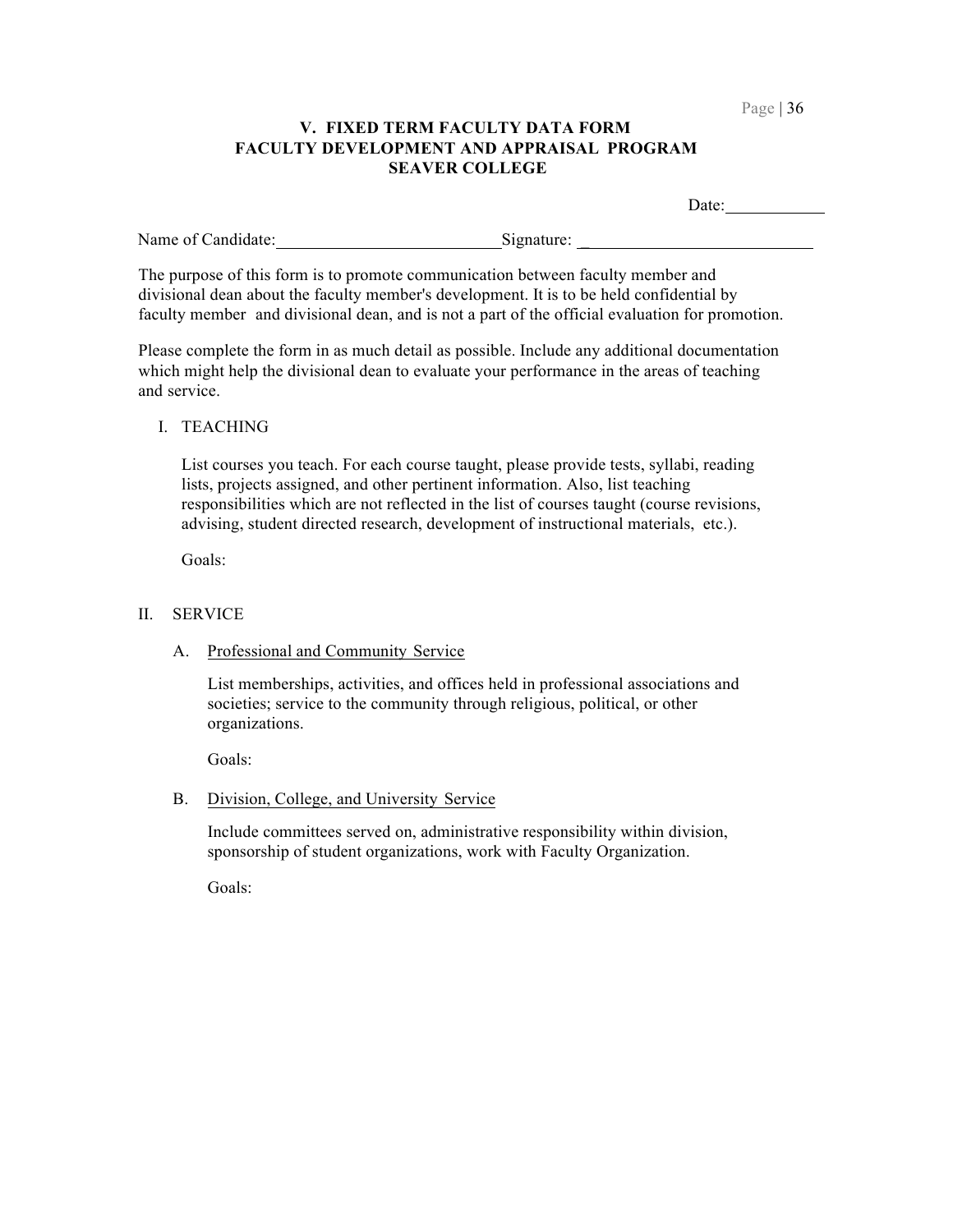# **FACULTY DEVELOPMENT AND APPRAISAL PROGRAM VI. DIVISIONAL DEAN YEARLY EVALUATION SEAVER COLLEGE**

| Name of Faculty Member | Date      |
|------------------------|-----------|
| Divisional Dean's Name | Signature |

 The purpose of this form is to promote communication between faculty member and divisional dean about the faculty member's development. It is to be held confidential by faculty member and divisional dean, and is not a part of the official evaluation for promotion. After carefully reviewing the faculty member's file, please complete the following in as much detail as possible. In evaluating the candidate in each area, please take into consideration the following statements.

# I. TEACHING EFFECTIVENESS

# A. Intellectual Breadth

 Seems well read beyond the subject taught; can suggest reading in any area of the general field; knows about developments in other fields; is sought by colleagues for advice on academic matters; keeps current with developments in the field.

Strengths:

Weaknesses:

# B. Quality of Teaching

 Expresses interest and concern about the quality of teaching; is dependable in meeting class; returns papers promptly; upgrades teaching techniques by taking courses and attending meetings; does research geared toward improving teaching performance; is thoughtful in selection and preparation of texts, syllabi, reading lists, projects, audiovisual materials, tests, etc.; upgrades lecture materials; performs effectively in the classroom.

Strengths:

Weaknesses: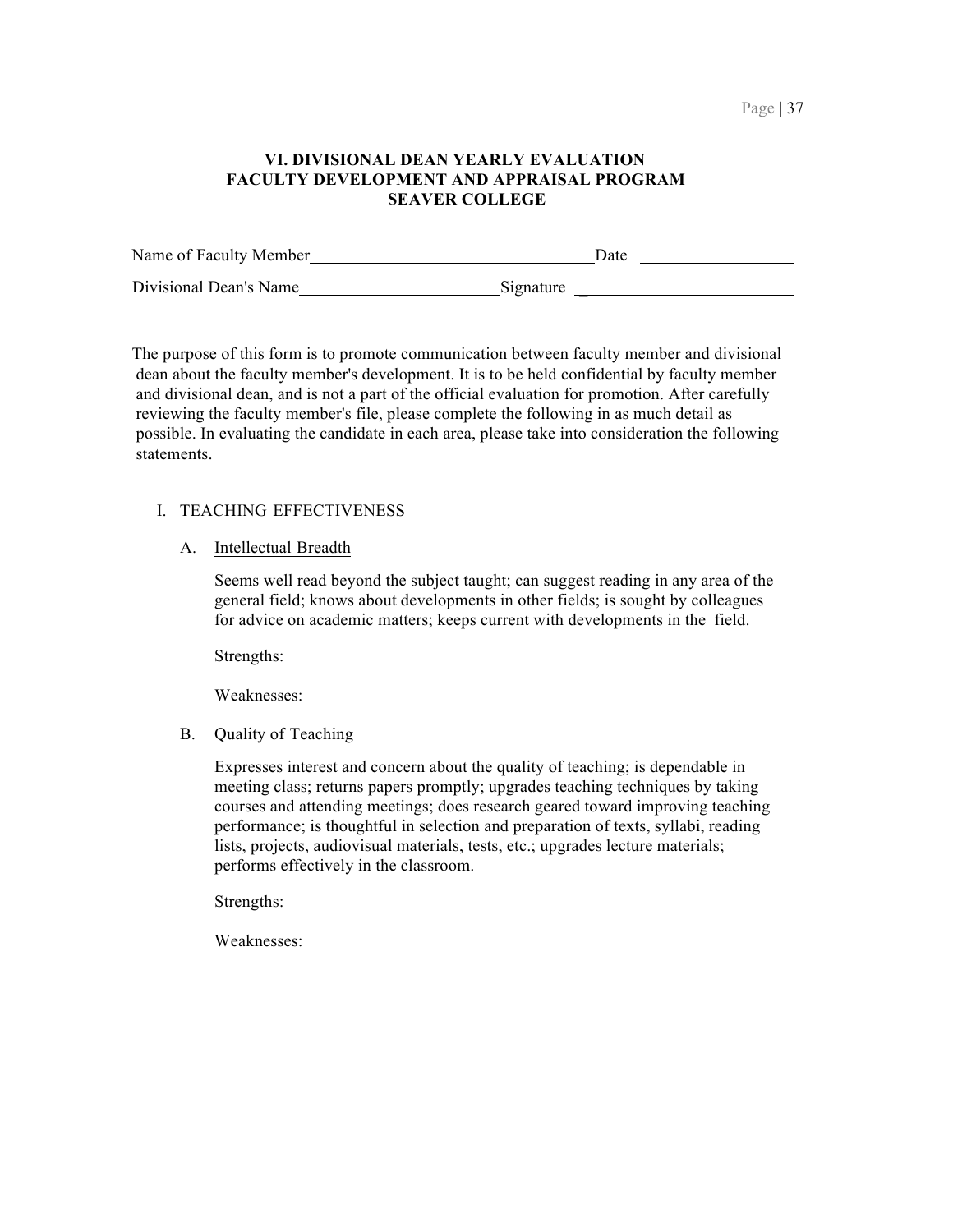# C. Concern for Students

 Shows skill in advising and is conscientious in carrying out advising duties; is conscientious about keeping appointments with students; shows concern for students' personal growth; keeps regular and sufficient office hours.

Strengths:

Weaknesses:

# D. Student Evaluations

 For courses taught during the past fall and winter trimesters, list the course number, class size, student-evaluation average (on four- point scale), and grade-point average.

|            |            | Student-Evaluation |               |
|------------|------------|--------------------|---------------|
| Course No. | Class Size | Average            | Average Grade |

 How do these student evaluations compare with those of teachers in comparable courses?

# II. SERVICE

# A. Professional and Community Service

 Actively participates in state, regional, or national professional organizations; holds advisory and consultative positions of recognized stature; serves the community through religious, political, or other organizations.

Strengths:

Weaknesses:

# B. Division, College, and University Service

 Does committee work, carries out administrative responsibility within the division, sponsors student organizations, works with Faculty Organization; attends convocation.

Strengths:

Weaknesses: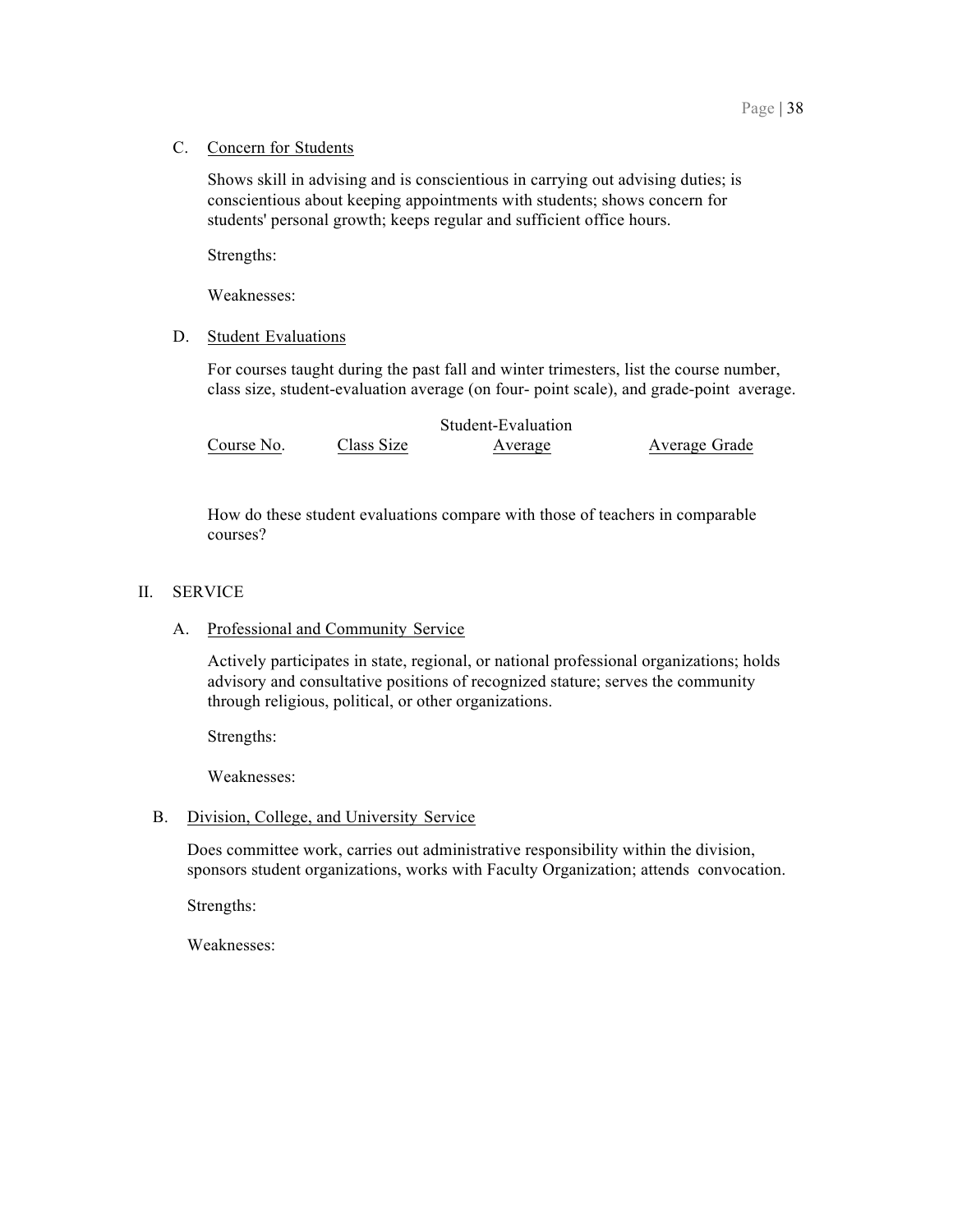#### **APPENDIX VII.**

#### **THE MISSION OF PEPPERDINE UNIVERSITY**

 Pepperdine University is an independent, Christian University, enrolling about 6,500 students Malibu, California. In addition to the educational programs offered on the University's 819-acre campus overlooking the ocean at Malibu, the University conducts a European program in its own facilities in Heidelberg, West Germany, and London, England, and offers classes in several educational centers in the metropolitan Los Angeles area. in four colleges and schools. Administrative headquarters for the University are located at

 The University was founded in 1937 by Mr. George Pepperdine, a Christian businessman who established and developed the Western Auto Supply Company. For the first thirty years of its graduate and professional schools, it became Pepperdine University. In 1972, the University opened its new campus at Malibu. The development of this campus and the establishment of Seaver College were made possible by a most generous gift from Mrs. Frank Roger Seaver. Donations from many friends of the University were important in the construction of the buildings at Malibu and in supporting the curriculum. life, the institution was a small, mostly undergraduate college. In 1970, as the institution added

 Mr. Pepperdine's original statement of purpose is still the guiding principle of the University: "Therefore, as my contribution to the well-being and happiness of this generation and those that follow, I am endowing this institution to help young men and women prepare themselves for a character and faith which will survive the storms of life." life of usefulness in this competitive world and to help them build a foundation of Christian

 The most distinctive feature of Pepperdine University is the fact that it maintains a serious commitment to a rigorous academic program in concert with concern for spiritual matters. It does not profess to be a church or a religious body, but recognizes its role as an educational institution, albeit one with a distinctive and unique heritage and mission.

 Pepperdine University, like Mr. George Pepperdine and many others who have invested their freedom, whether this be expressed in economic, intellectual, or political activity. The University maintains that this freedom is the fruit of man's spiritual nature and that it is precisely because humankind is created in the image of God that human freedom is of such lives and their fortunes in the University, maintains a commitment to the value of human inestimable value.

 which has produced an abundance of goods and resources to be shared with others and to spiritual commitment or religion with democracy, a free market economic system or any other human form of organizing activity. But it does hold that all freedoms are interdependent and that they are based on a genuine commitment to the priority of spiritual concerns. The University is keenly aware that its existence is the result of a free economic market system lessen the amount of want and misery in the world. This does not equate an individual's

 While committed to the maintenance of its distinctive heritage, the University recognizes that an excuse for academic inferiority. It is the aim of the institution to seek excellence in all of its academic programs. its mission is educational and that its commitment to its distinctive heritage must not become

 The University is committed to continuing the trend of the past several years in elevating the quality of students admitted, in providing faculty compensation that will be competitive and therefore attractive to high-quality faculty, and in providing the support the faculty needs to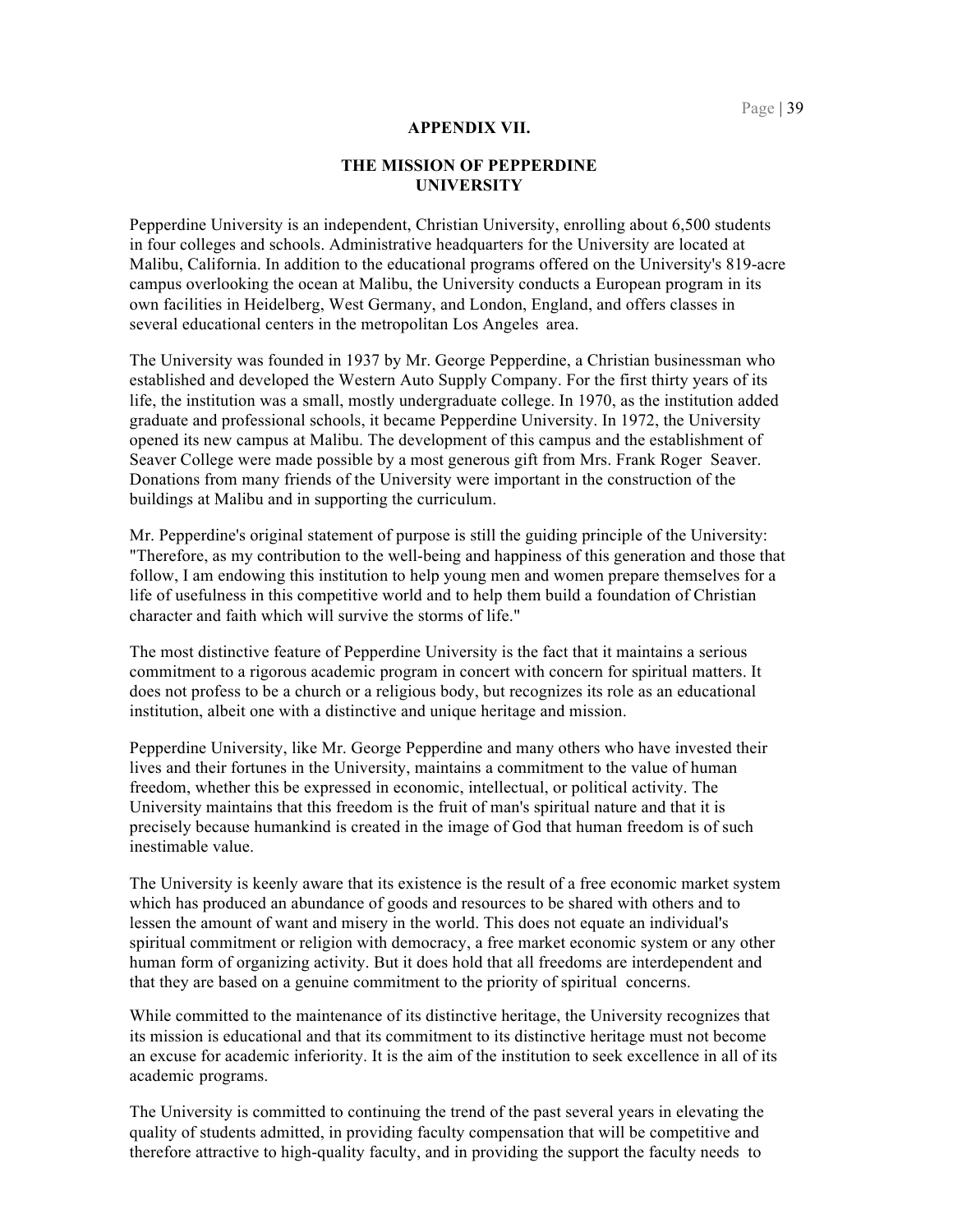achieve the educational objectives of the institution. While certain important features of the physical plant remain to be constructed, such as an administration building, the major thrust of the current decade will be the strengthening of academic programs.

 The University's affirmation of its Christian purpose and the influence of its heritage manifest member, Mr. Pepperdine stipulated that special emphasis be given to Christian values and faith themselves uniquely in the governing structure established by Mr. Pepperdine. Consistent with the autonomous congregational structure of the Churches of Christ, of which he was a lifelong while establishing an institution free of direct ownership and control by an ecclesiastical body.

 In keeping with the founder's provisions, the University's governing authority is vested in a self- perpetuating Board of Regents. Formal legal relationships between the church and the University reside in the controls vested in the Board of Regents, a majority of whom must be members of the Churches of Christ. In addition, members of the governing board also represent a diversity of community and professional interests who are in harmony with and supportive of women of proven character, wisdom, and purpose. the University's heritage. Stewardship of the University's mission has been entrusted to men and

 The maintenance of the church relationship and the authority of the Regents are set forth in the Articles of Incorporation and Bylaws.

 Pepperdine University's mission is to provide education of excellent academic quality within the context of its Christian heritage and with particular attention to Christian values. The heart of the educational life of Pepperdine University is Seaver College of Letters, Arts, and Sciences, with its strong program of general education. The liberal arts curriculum encourages the development of academic competencies that include a knowledge of the heritage of the past, an appreciation of science, a development of the aesthetic senses, and the ability to solve problems in the light of available information. The interdisciplinary structure of Seaver College is designed to integrate Christian values into the total curriculum and to unify knowledge around Christian truth. General, pre-professional and professional programs include training in business, communications, education, fine arts, religion, humanities and teacher education, law, natural sciences, and social sciences.

 The professional schools are regarded as logical extensions of the priorities established in the and education, a subject area which from the beginning has offered the opportunity of providing service to the community, are emphasized respectively in two of the schools of the University. The program in law represents a furtherance of the school's commitment to engage in the serious study of human relations and values. liberal arts college. Business administration, a discipline particularly advocated by the founder,

 Pepperdine University places great emphasis on teaching. In recent years, the importance of research has come to be acknowledged, and the institution is giving greater emphasis to research on the part of the faculty as a fundamental methodology for improving the quality of teaching while contributing to the body of information and knowledge available to society.

 Community service is regarded as highly important, and a variety of educational and cultural programs are offered to the community. It is the philosophy of the institution, however, that its greatest services to the community are provided in the lives of its graduates.

 Constituents served by the University are drawn from most of the states of the United States and approximately sixty foreign countries. Students represent a wide variety of religious and ethnic backgrounds. The University welcomes the diversity of its student population and seeks to provide an atmosphere in which the whole person--physical, social, intellectual, and spiritual--is developed.

#### Page  $|40$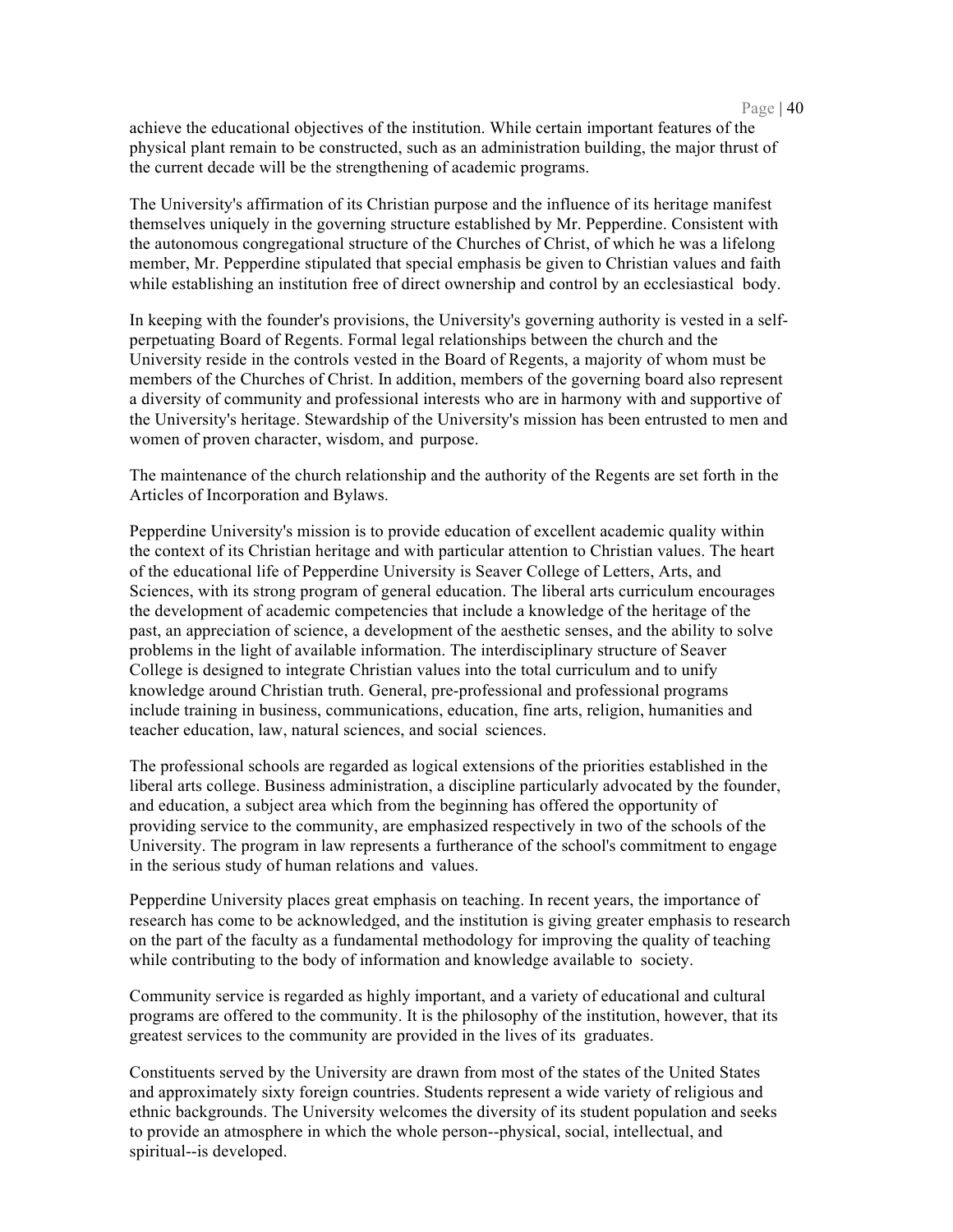The extraordinary natural beauty and almost rural setting of the campus in Malibu make it an proximity to the urban metropolitan community of Los Angeles provides a vital link to the challenges of modern life. The relevance and attractiveness of the University's programs are demonstrated by the number and quality of applicants and by the enthusiastic financial support ideal place for study, contemplation, and the development of social awareness. The close offered by the community.

 Faculty members must be persons of high ethical and moral standards and are selected because of their academic qualifications and their promise of success as teachers. They are also chosen with a view to their willingness to support the distinctive philosophy of the institution and to work within it. In the recruitment and selection of faculty, the quality of academic preparation, acceptance of Christian values, and respect for the University's heritage are paramount considerations.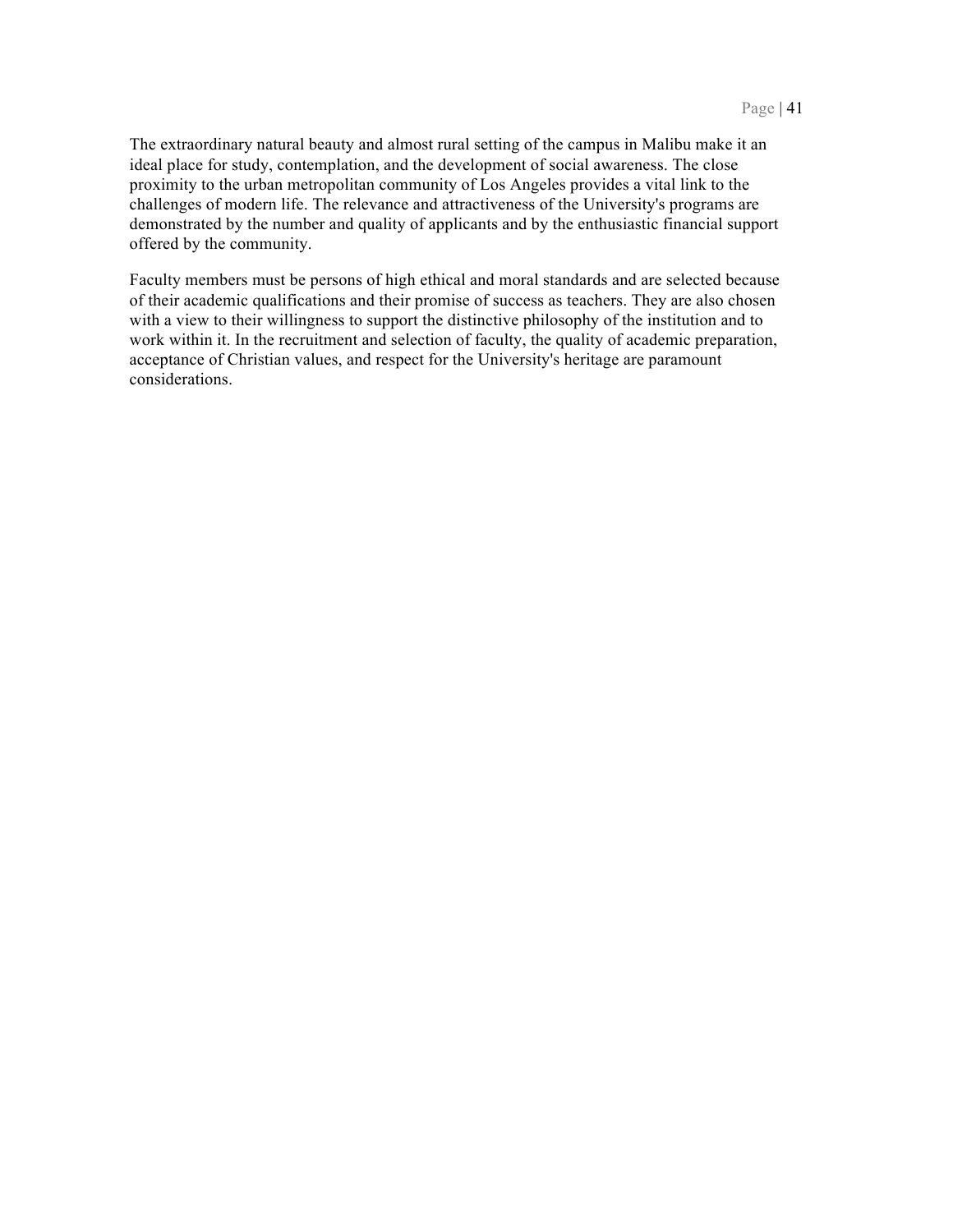#### **APPENDIX VIII.**

#### **THE MISSION OF SEAVER COLLEGE**

 Seaver College exists to provide a link between the knowledge and wisdom of the past and present with the challenges of the future. The college is essentially a community within the larger Pepperdine University community which integrates several groups: teachers committed to a life of instruction and scholarship; students preparing to assume responsible roles in contemporary society; staff members, volunteers, and donors committed to advancing the goals of the community; and administrators and regents charged with helping to achieve these goals.

 Seaver College is primarily undergraduate and residential. It is selective in enrollment and committed to high academic standards. Its task is to prepare persons of diverse economic, social, ethnic, and religious backgrounds to become moral and intellectual leaders and to challenge them to value service above material success. To accomplish this task, Seaver faculty members, administrators, and staff members serve as role models, both as professionals and as human beings who are committed to excellence and motivated by personal faith in God. Students benefit from many small classes, a nurturing campus environment, opportunities for diverse social interaction, and individual attention from these teacher-mentors.

 Seaver is a liberal arts college. As such, it nourishes and transmits the noblest ideas of Western ethical heritage of the Western world. At the same time, the Seaver curriculum and co- curriculum also reflect a modern, global world view much broader than that of the West and more complex and egalitarian than in former times. Nor does it isolate itself from the nature of committed to the spirit and intent of the traditional baccalaureate: the sharpening of the mind, the ennobling of the heart, the broadening of the vision, and the cultivation of the arts of speaking and writing which result in civilized and fruitful discourse. It is likewise devoted to doubt, to believe, and to affirm. culture—the achievements of science and technology as well as the artistic, intellectual, and life and the economic realities of our own age. Therefore, many subjects are studied that are not included in the traditional categories of the liberal arts. Nevertheless, the college is completely the relentless search for truth in an atmosphere of freedom of inquiry: to think, to question, to

 Seaver College places the students' total development at the heart of its educational strategy. The college therefore recognizes the importance of both the curriculum and the co-curriculum. It strives to effect the total development of the student—intellectual, physical, emotional, social, and spiritual—and to lay the foundations of lifetime learning. It recognizes that learning direct this complex of experiences toward its developmental goals. takes place constantly, in every facet of the student's life, and therefore seeks to integrate and

 Since there is a significant correlation between the degree of individual student involvement in the life of the college and success in effecting student development, concerted effort is made to maximize the involvement of each student in the larger life of the college.

 Seaver is a Christian college. As such, it affirms in undergraduate and graduate programs that Amos, crying out for social justice and unfeigned piety; Paul, overwhelmed with both the reality of sin and the joy of forgiveness; and ultimately, Jesus of Nazareth, in whom God is uniquely revealed, and by whose death and resurrection all humankind can receive reconciliation with God. The study of religion and the opportunity for corporate worship are integral elements in the Seaver experience. A commitment to Christian beliefs regarding the origin, nature, and destiny of humanity permeates the curriculum. The college's ties to the Churches of Christ call it to a serious commitment to Biblical Christianity. Thus, in its mission, Seaver College seeks to remain there are sources of truth deeper than those of secular culture: Moses, purveyor of divine laws;